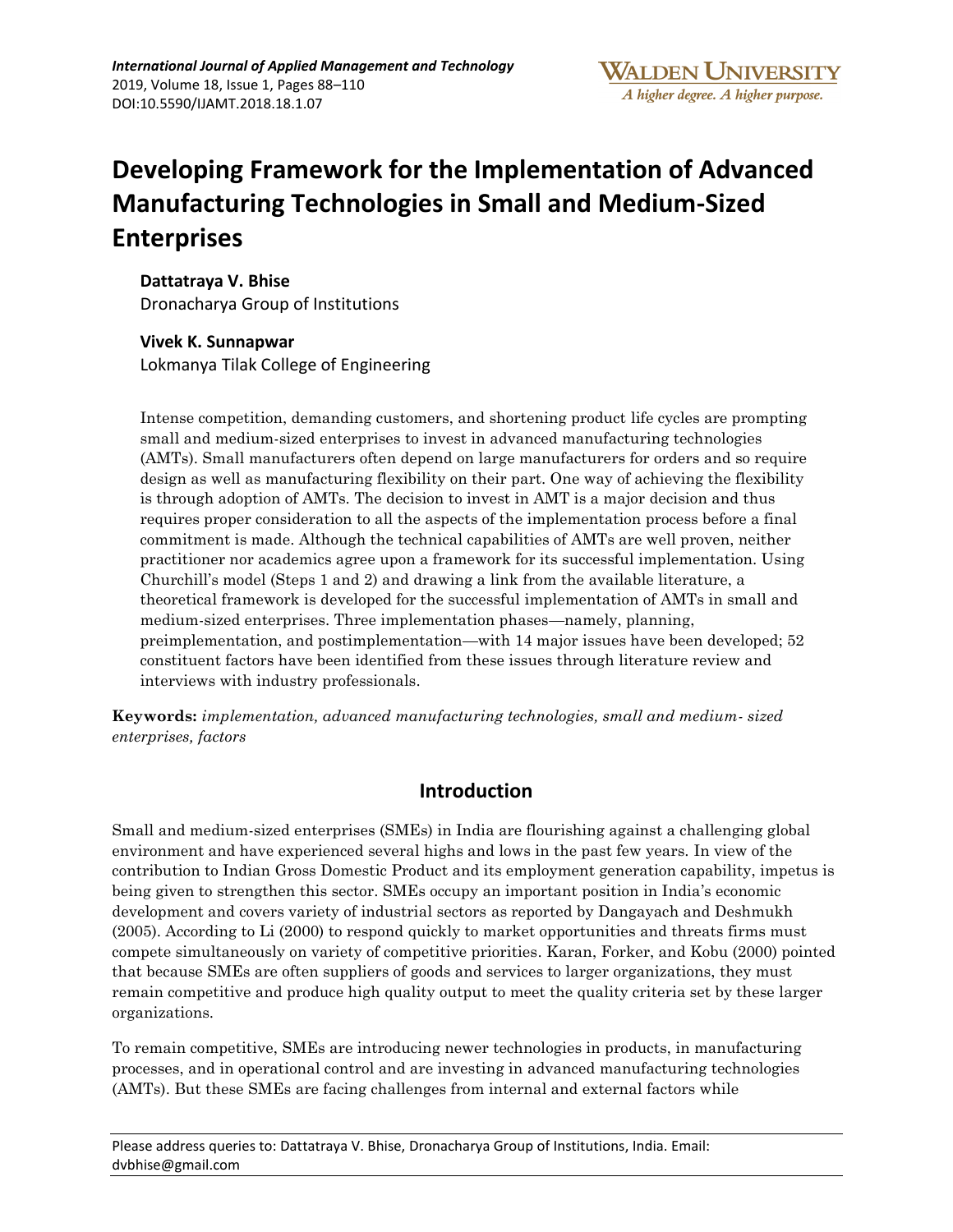implementing newer technologies. SMEs are either not able to adopt new capital intensive technologies or are unable to reap full potential benefits of the AMT implementation due to the lack of resources (Franquesa & Brandyberry, 2009; Koc & Bozdag, 2009;Thomas & Barton, 2012). Studies by Bulbul, Omurbek, Paksoy, and Bektas (2013) and Koc and Bozdag (2009) observed conflicting results from AMT adoption. Although some reported positive results, others reported negative results. For example, when comparing results of implementation from two countries, Sweden and Singapore, Zhou et al. (2009) found that AMT investment was correlated with firm performance in Sweden but not in Singapore.

In wake of this, the selection and implementation of AMT has become a major decision because the survival of small enterprises depends on it. The selection and implementation of an appropriate technology for a firm has to be in line with organizational design and external market requirements, as pointed by Cardoso, Pinheiro de Lima, and Gouvea da Costa (2012).

The technical capabilities of AMT are well proven, so the failure to achieve the intended benefit may be the result of improper and inadequate planning on the part of the organization (Boer & During 1987; Hayes & Jaikumar, 1991; Voss, 1988). Boer and During (1987) suggested that issues in both preimplementation and implementation phase are important and have a direct impact on the performance of AMT implementation process. Therefore, firms must pay attention to these issues before implementing AMT projects. However, the information currently available on important factors for AMT implementation in Indian SMEs is not comprehensive but is available in segmented form; therefore, this study is conducted to identify the factors that are effective in the successful implementation of AMT.

In prior studies, Sambasivarao and Deshmukh (1995) suggested tangible, intangible, social, strategic, and technology selection factors; Thomas and Barton (2012) suggested technical and manufacturing support structure factors, and Rahardjo and Yahya (2010) suggested factors like inadequate planning, worker training, top management commitment, and the lack of long-term planning for successful AMT implementation. Although past research has attempted to address the AMT selection and implementation process, it remains inadequate to develop a comprehensive framework that addresses all aspects of the successful AMT implementation in SMEs. In the present study, using Churchill's (1979) paradigm (Figure 1) and a thorough synthesis of the literature, 14 domains of construct of AMT have been developed. For these constructs, 52 constituent factors have been identified through literature review and in-depth interviews with the industry professionals. So this fulfills the requirement of Churchill's paradigm toward the first step of domain of construct for AMT.

### **Advanced Manufacturing Technologies (AMTs): An Overview**

AMTs are computer-based technologies that respond quickly to design and manufacturing changes. Dean, Yoon, and Susman (1992) and Zammuto and O'Connor (1992) viewed AMT as a potential technology that addresses almost all manufacturing challenges. Three basic categories of AMTs are used by industries: technologies for design/engineering, technologies for manufacturing, and administrative technologies that can be used for planning and control activities. Uwizeyemungu, Poba-Nzaou, and St-Pierre (2015) classified 20 different types of AMT grouped into four categories: design technologies, process technologies, technologies for logistic applications, and communication applications.

Vinas, Bessant, Perez, and Gonzales (2001) and Singh, Garg, and Deshmukh (2006) remarked that SMEs can sustain their growth and competitiveness by adopting AMTs. According to Mosey (2005),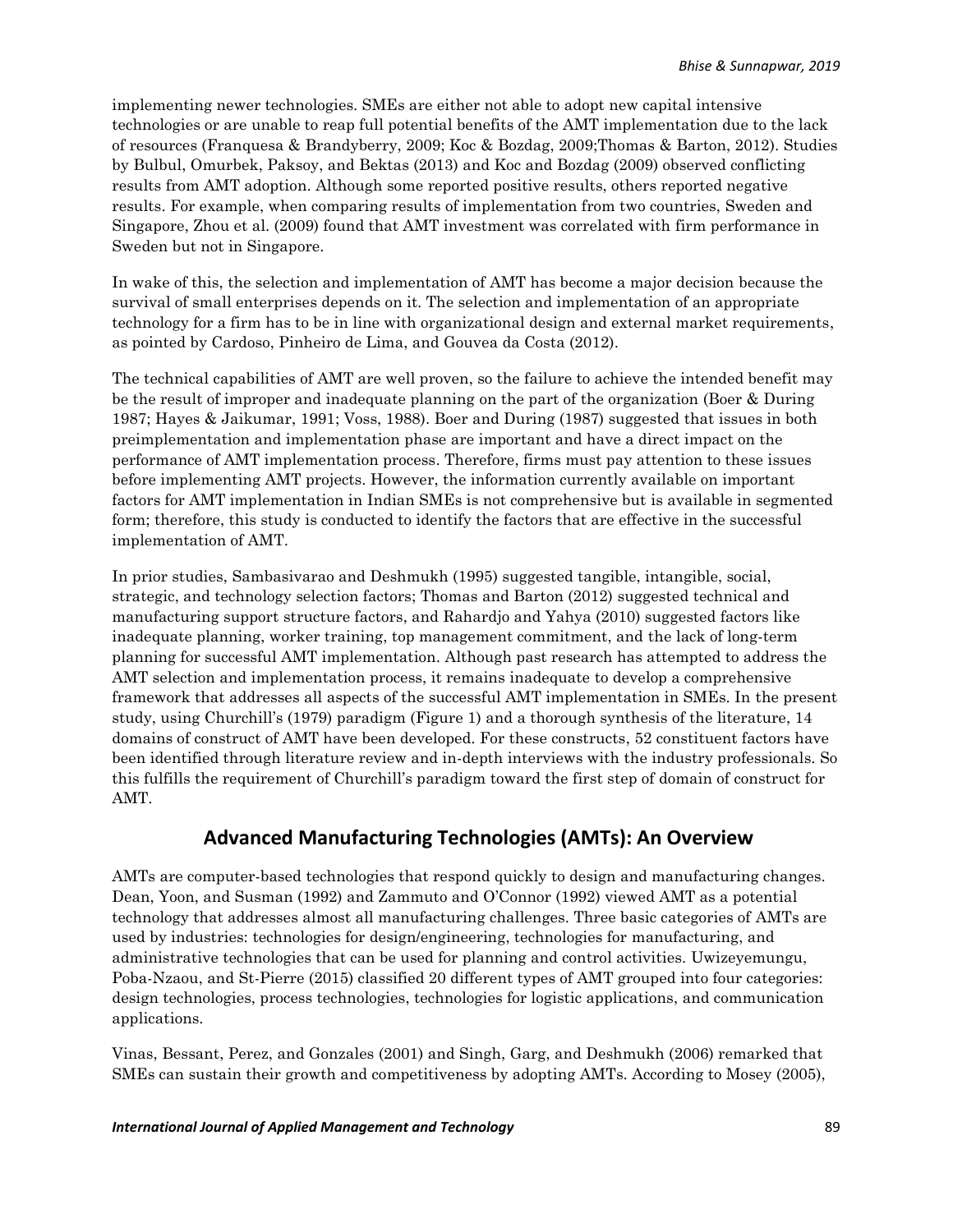AMTs can help SMEs in competing with their larger counterparts by developing innovative products. Computer integrated manufacturing helps SMEs to reduce lead time, increase flexibility and reliability, and to improve customer service (Gunasekaran et al. 2001; Dangayach & Deshmukh 2005). Previous studies have found that AMT has got the potential to accelerate the growth of SMEs. If implemented with proper planning at all levels, these technologies can prove to be a boon for SMEs.



**Figure 1.** *Churchill's Paradigm (adapted from Churchill, 1979)*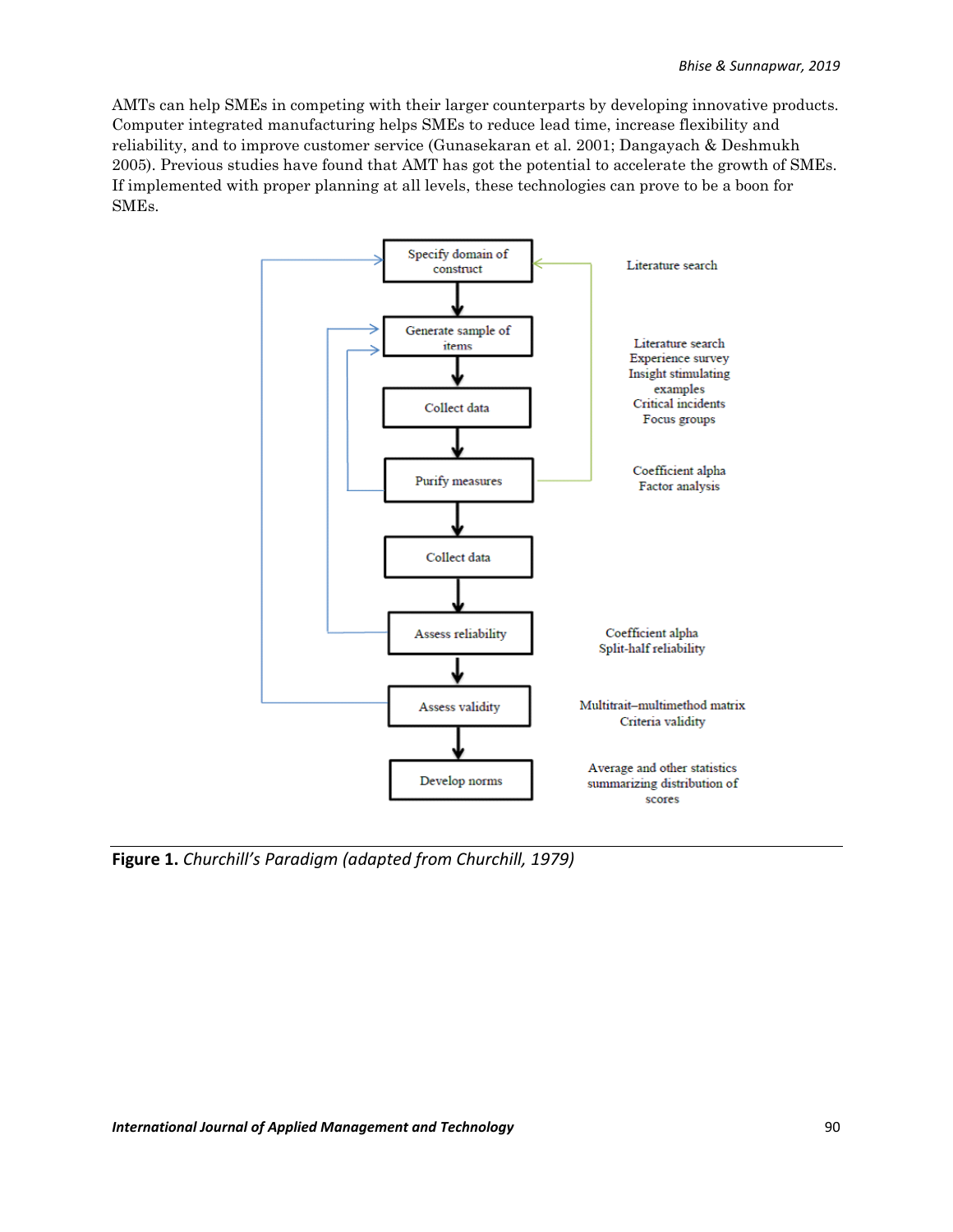### **Implementation Framework for AMT**

After studying the currently available literature, the framework for implementation of AMT has been developed and is shown in Figure 2.

|                                           | <b>Implementation of AMT</b>                          |                                            |
|-------------------------------------------|-------------------------------------------------------|--------------------------------------------|
| <b>Planning &amp; Justification Phase</b> | <b>Preimplementation Phase</b>                        | <b>Postimplementation Phase</b>            |
| 1. Strategic issues                       | 1. Organizational changes and<br>external consultants | 1. Manufacturing support                   |
| 2. Technology selection and<br>transfer   | 2. Continuing management and<br>manufacturing support | 2. Hands-on training after<br>installation |
|                                           | 3. Human factors                                      | 3. Monitoring                              |
|                                           | 4. Vendor selection, participation<br>and continuity  | 4. Performance measurement                 |
|                                           | 5. Implementation practice                            |                                            |

**Figure 2.** *Advanced Manufacturing Technologies (AMT) Implementation Framework*

#### **The Planning and Justification Phase**

This phase comprises all such decisions that have strategic implications on the business. This viewpoint accepts that every technology decision should have a strategic impact on the business. The need for technological innovations in production processes should be initiated as a result of changing strategic or business objectives that require an evaluation of current production processes. The three main elements of AMT are preimplementation, implementation and postimplementation, which ensure successful implementation of AMT in SMEs. Preimplementation involves predicting the percentage of the probability of implementation success, selecting technologies, and selecting the suppliers of the technology (Dawal et al., 2015).

Yusuff, Yee, and Hashmi (2001) and Soh and Roberts (2005) remarked that many factors need careful consideration to achieve full benefits of AMT implementation. Managers seeking AMT adoption in their organizations must match products with technologies that offer not only operational benefits but also marketing and strategic advantages (Chen & Small, 1994). Mamalis (2005) pointed that thorough consideration has to be given when selecting the appropriate technology that matches with the objective of the organization. This means the firm has to manage the complete supply chain through collaboration and partnerships with customers, vendors, distributors, competitors, consulting firms, or research centers. Monge, Rao, Gonzalez, and Sohal (2006) highlighted that investment in AMT is a long and complex process that requires long periods of planning, and the outcome may not be immediately visible. Selection of appropriate technology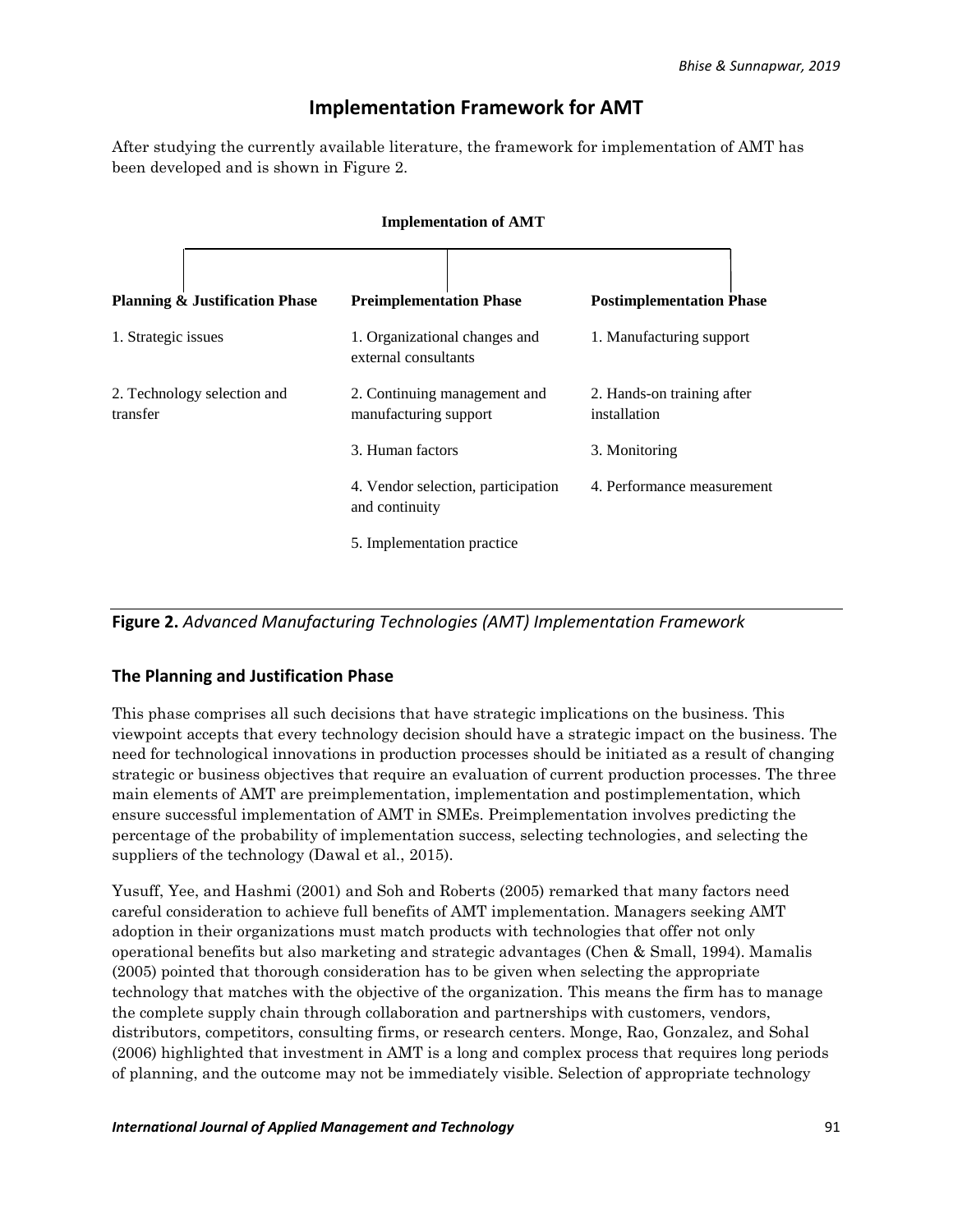that meets organizations' objectives and fulfills plants' requirement should be done, and the selected technology must be economically justifiable. Strategic and technology selection factors are identified as being critical to success during this phase and are shown in Appendix A.

#### **The Preimplementation Phase**

Organizational culture and changes, decisions on external consultants, continuous management support, vendor selection, and human and social factors are some the prominent preimplementation issues that an organization has to sort out. AMTs and organizational performance have a complex relationship, as reported by Koc and Bozdag (2009). This complex relationship is attributed to internal as well as external factors, remarked Koellinger (2008). According to Saberi, [Yusuff,](http://ascidatabase.com/author.php?author=R.&last=Mohd.%20Yusuff) [Zulkifli,](http://ascidatabase.com/author.php?author=N.&last=Zulkifli) and [Megat Ahmad](http://ascidatabase.com/author.php?author=M.M.H.&last=Megat%20Ahmad) (2010), AMT failure is often a result of an adequate implementation and diffusion of the new innovation through the organization. Studies by Saberi et al. (2010), Darbanhosseiniam (2012), and Marri, Gunasekaran, and Sohag (2007) emphasized the importance of strategic and organizational factors in effective AMT implementation. Cardoso et al. (2012) highlighted that most of the problems arise due to lack of proper analysis and identification of organizational characteristics.

#### **The Postimplementation Phase**

This phase addresses all the activities that should be performed after the installation and productive operation of the technology within the manufacturing environment. The available literature reveals that companies that pay attention to the areas listed in Appendix A are more likely to experience success than their counterparts.

#### **Identification of Constituent Factors**

The second step of Churchill's paradigm (Figure 1) is conducting a literature search and interview with industry professionals to generate constituent factors for AMT implementation framework. As part of this, an extensive literature review was performed to identifying constituent factors associated with AMT. Sambasivarao and Deshmukh (1995) have identified factors like tangible and intangible, which are further classified into preproduction cost factors, indirect production cost, direct production cost, human, strategic, social, and technological factors. From a review of literature and face-to-face interviews with industry professionals, 63 constituent factors associated with the 14 AMT are identified. These items should possess content validity. As advocated by Churchill (1979), the study requested a group consisting of four academicians and four practitioners to evaluate these factors. Each member initially assessed the items independently and then jointly discussed the items in dispute and finally come to a consensus. Using the nominal grouping technique, they established 52 constituent factors relevant to AMT implementation framework. These items, along with their literature relevance, are shown in Appendix B.

#### **Concluding Remarks**

The main focus of this article has been on developing the framework and identifying major issues and their constituent factors for the implementation of AMTs in SMEs. According to Churchill's (1979) model, the domain of construct has to be identified first, and so from three implementation phases, 14 major issues have been identified and addressed. This satisfies the first step in the paradigm of Churchill. The second step of paradigm involves conducting a literature search and interviews of industry professionals to generate constituent factors for the major issues. Thus, 52 constituent factors have been identified from 14 major issues of the implementation process. In next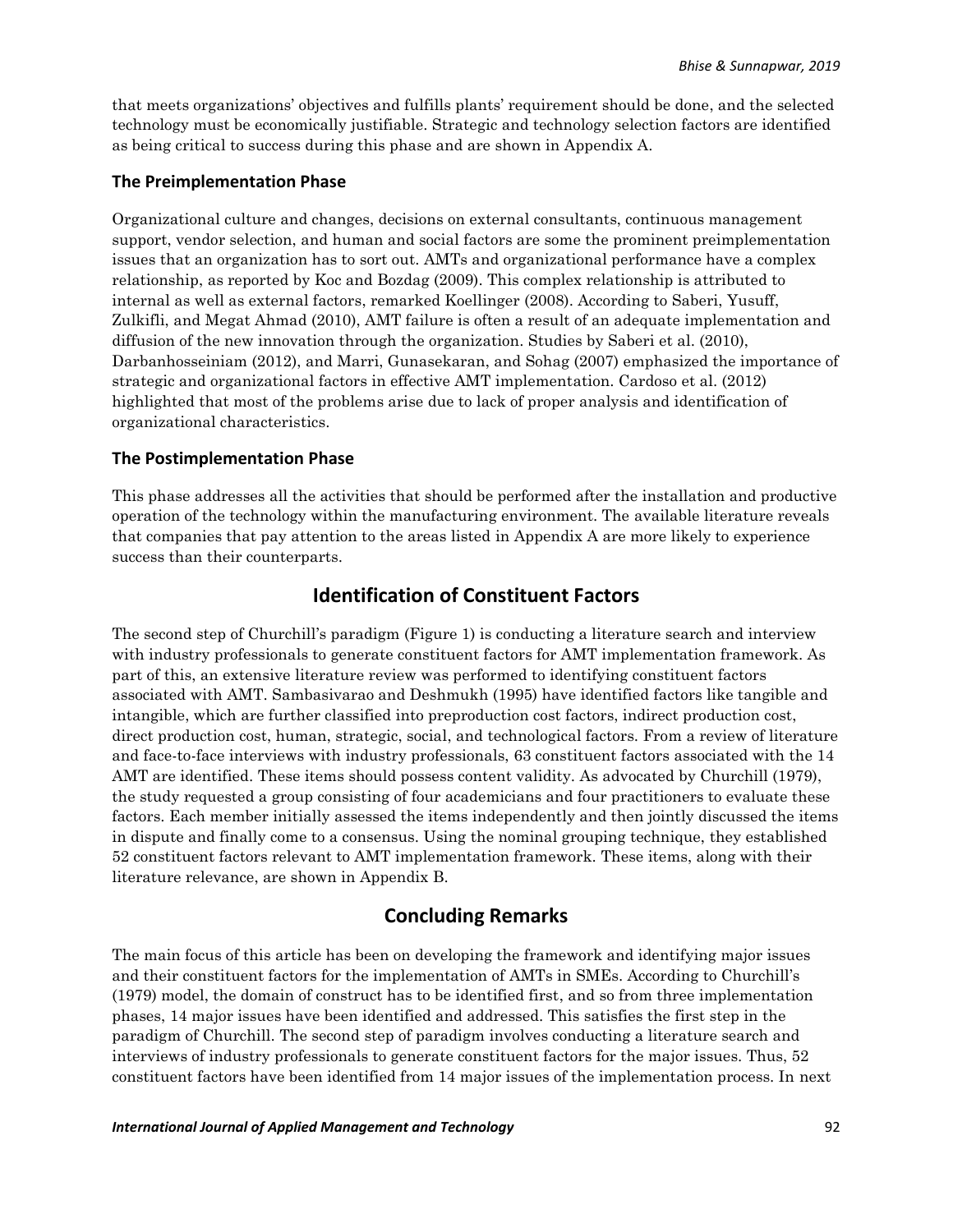stage of Churchill's model, these factors can be advanced for validation and generalization. The proposed framework including constituent factors seems to be exhaustive and can be put for empirical investigation further. This study has implications for the managers of SMEs who seek to introduce AMT in their plants.

#### **References**

Adler, P. S. (1986). New technologies, new skills. *California Management Review, 29*, 9–28.

Adler, P. S. (1988). Managing flexible automation. *California Management Review, 30*, 34–56.

- Amoako-Gyampah, K., & Maffei, M. J. (1989). The adoption of flexible manufacturing systems: Strategic considerations, *Technovation,* 9, 479–491.
- Anderson, J. C., Cleveland, G., & Schroeder, R. G. (1989). Operations strategy: A literature review, *Journal of Operations Management,* 8, 133–158.
- Attaran, M. (1989a). Strategic s in the automated factory. *Industrial Management Data Systems, 4*, 14–19.
- Attaran, M. (1989b). The automated factory: Justification and implementation, *Business Horizons*, *32*, 80–85.
- Attaran, M. (1992). Flexible manufacturing systems: Implementing an automated factory. *Information Systems Management,* 9, 44–47.
- Beatty, C. A. (1990). Implementation of advanced manufacturing technology. *Business Quarterly*, *55*, 46–50.
- Beatty, C. A. (1993). Critical implementation decisions for advanced manufacturing technologies, *International Journal of technology Management*, *8,*189–196.
- Beatty, C. A., & Gordon, J. R. M. (1988). Barriers to the implementation of CAD/CAM systems, *Sloan Management Review*, *29*, 25–34.
- Beatty, C. A., & Gordon, J. R. M. (1990). Advanced manufacturing technology: Making it happen. *Business Quarterly, 54*, 46–53.
- Bessant, J., & Heyward, B. (1986). Flexibility in manufacturing systems, *Omega*, *14*, 465–473.
- Bessant, J. (1991). *Managing advanced manufacturing technology: The challenge of the fifth wave*. Manchester, United Kingdom: Blackwell.
- Bessant, J., & Haywood, B. (1988). Flexible manufacturing in Europe. *European Management Journal*, *6*, 139–142.
- Billesbach, T. J. (1991). A study of the implementation of just-in-time in the United States. *Production and Inventory Management Journal*, *32,* 1–4.
- Bititci, U. (1994). Measuring your way to profit. *Management Decision*, *32*, 6.
- Bititci, U. (1995). Measuring the integrity of your business. *Management Decision, 33*, 7.
- Bititci, U., Carrie, A., & McDevitt, L. (1997). Integrated performance measurement systems: A development guide. *International Journal of Operations & Production Management*, *17*, 5.
- Bititci, U., Carrie, A., & Turner, T. (1998). Diagnosing the integrity of your performance measurement system. *Control Magazine*, *April*, 9–13.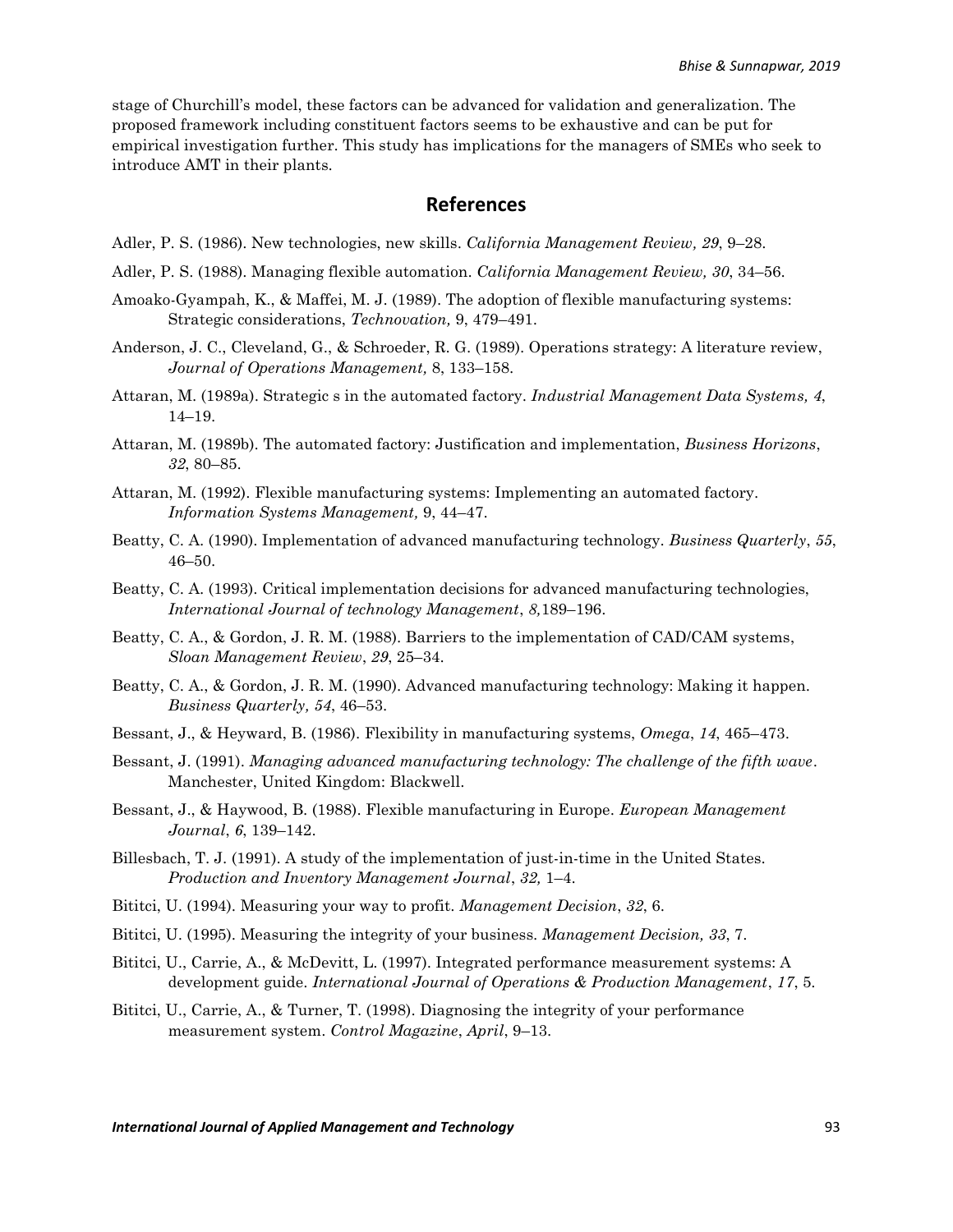- Bititci, U., Suwignjo, P., & Carrie, A. S. (2001). Strategy management through quantitative modelling of performance measurement systems. *International Journal of Production Economics, 69*, 15–22.
- Blois, K. J. (1986). Marketing strategies and the new manufacturing technologies. *International Journal of Operations and Production Management, 6*, 34–41.
- Blois, K. J. (1991). Trends in marketing and their implication for manufacturing. *International Journal of Technology Management, 6*, 385–394.
- Boer, H., & During, W. E. (1987). Management of process innovation: The case of FMS: A systems approach. *International Journal of Production Research*, *25*, 1671–1682.
- Boer, H., Hill, M., & Krabbendam, K. (1990). FMS implementation management: Promise and performance. *International Journal of Operations & Production Management*, *10*, 5–20.
- Booz Allen Hamilton, Inc. (1982, November). *Manufacturing strategy: Concepts and application*. New York, NY: Author.
- Boyer, K. (1998). Longitudinal linkages between intended and realized operations strategies, *International Journal of Operations and Production Management, 18*, 356–373.
- Boyer, K. K. (1999). Eutionary patterns of flexible automation and performance: A longitudinal study. *Management Science, 45*, 824–842.
- Boyer, K. K., Leong, G., Ward, P. T., & Krajewski, L. (1997). Unlocking the potential of advanced manufacturing technologies. *Journal of operations Management*, *15*, 331–347.
- Boyer, K. K., & McDermott, C. (1999). Strategic consensus in operations strategy, *Journal of Operations Management, 17*, 289–305.
- Boyer, K. K., Ward, P. T., & Leong, G. K. (1996). Approaches to the factory of the future: An empirical taxonomy. *Journal of Operations Management*, *14*, 297–313.
- Brown, D. M., & Laverick, S. (1994). Measuring corporate performance. *Long Range Planning, 27*, 89–98.
- Buffa, E. S. (1980). Research in operations management, *Journal of Operations Management, 1*, 1–8.
- Bulbul, H., Omurbek, N., Paksoy, T., & Bektas, T. (2013). An empirical investigation of advanced manufacturing technology investment patterns: Evidence from a developing country. *Journal of Engineering and Technology Management, 30*, 136–156.
- Cagliano, R., & Spina, G. (2000). Advanced manufacturing technologies and strategically flexible production. *Journal of Operations Management, 18*, 169–190.
- Cardoso, R. D. R., Pinheiro de Lima, E., & Gouvea da Costa, S. E. (2012). Identifying organizational requirements for the implementation of advanced manufacturing technologies (AMT). *Journal of Manufacturing Systems*, *31*, 367–378.
- Carlson, C. K., Gardner, E. P., & Ruth, S. R. (1989). Technology-driven long-range planning, *Journal of Information Systems Management*, *6*, 24–29.
- Chang, D., & Lee, S. M. (1996). Impact of critical success factors for JIT implementation on organizational performance. *Production Planning and Control*, *7*, 329–338.
- Chang, K. B. (1991). Deriving advantages from advanced manufacturing technology: An organizing paradigm. *International Journal of Production Economics, 25*, 13–21.
- Chen, I. J., & Small, M. H. (1994). Implementing advanced manufacturing technology: An integrated planning model. *Omega*, *22*, 91–103.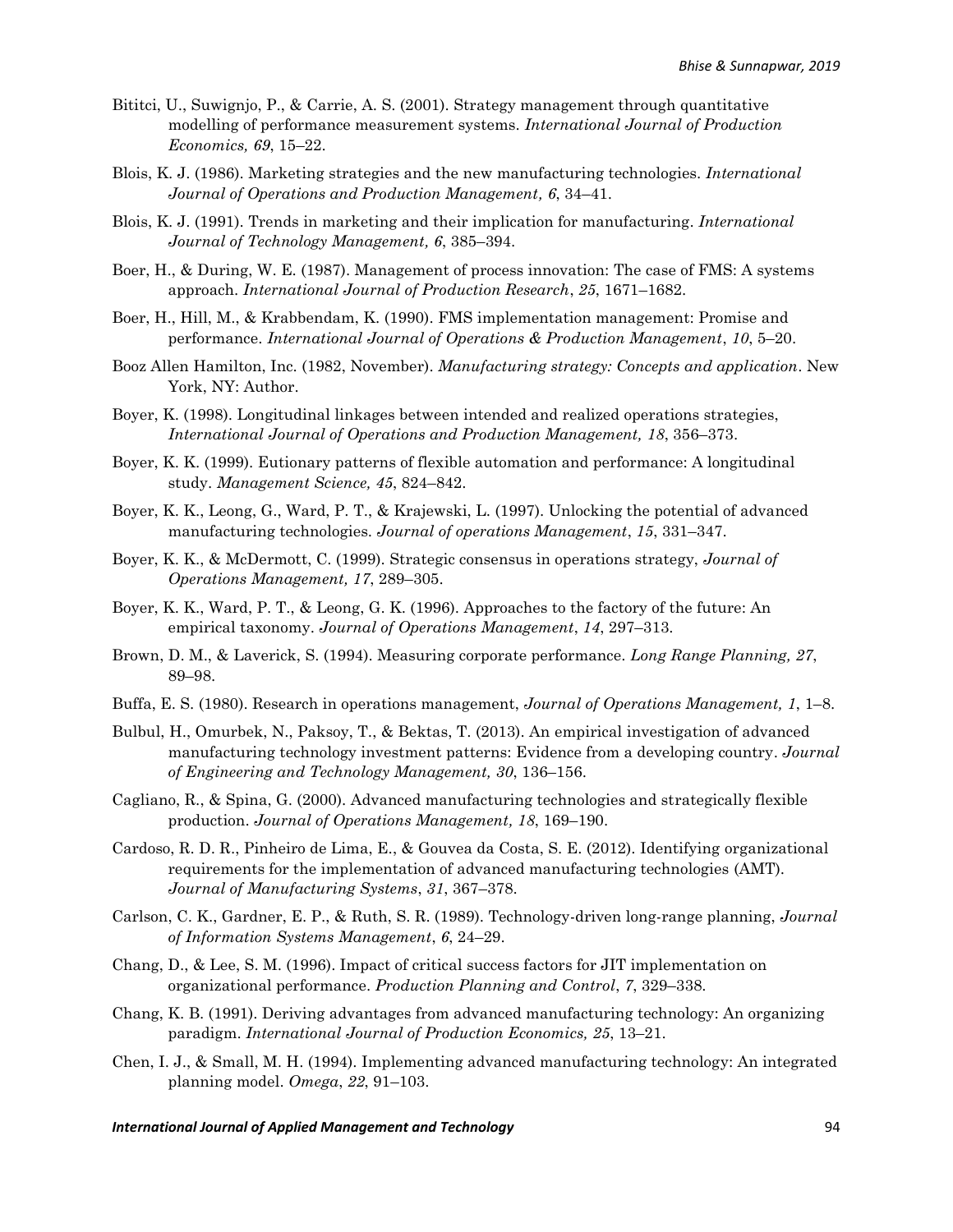- Chen, I. J., & Small, M. H. (1996). Planning for advanced manufacturing technology. *International Journal of Operations and Production Management*, *16*, 4–25.
- Cleland, D. I., Bidanda, B., & Chung, C. A. (1995). Humans in technology implementation. *Industrial Management*, *37*, 4, 22–26.
- Cleland, D. I., & Bursic, K. M. (1992). Strategic technology management: Systems for products and processes. New York, NY: AMACOM.
- Cleveland, G. (1986). *Manufacturing competence: The link between production systems and business strategy* (Doctoral thesis). School of Management, University of Minnesota, Minneapolis, MN.
- Co, H., & Flowers, D. (1990). A case study on computer integrated manufacturing, *Manufacturing Review*, *2*, 2.
- Cohen, M. A., & Apte, U. M. (1997). *Manufacturing automation*. Chicago, IL: Irwin.
- Collins, P., Hage, J., & Hull, F. M. (1988). Organizational and technological predictors of change in automacity. *Academy of Management Journal, 31*, 512–543.
- Corbett, C., & Van Wassenhove, L. (1993). Trade-offs? What trade-offs? Competence and competitiveness in manufacturing strategy. *California Management Review*, *35*, 107–122.
- Curtis, D. A. (1987). An heuristic to evaluate investments for improved economies of scope in manufacturing. *Journal of Manufacturing Systems, 6*, 325–327.
- Dangayach, G. S., & Deshmukh, S. G. (2005). Advanced manufacturing technology implementation evidence from Indian small and medium enterprises (SMEs). *Journal of Manufacturing Technology Management*, *16*, 483–496.
- Darbanhosseiniamirkhiz, W. I. (2012). Advanced manufacturing technology adoption in SMEs, *Journal of Technology Management and Innovation*, *7,* 112–120,
- Dawal, S. Z., Tahriri, F., Jen, Y. H., Case, K., Tho, N. H., Zuhdi, A., . . . Sakundarini, N. (2015). Empirical evidence of AMT practices and sustainable environmental initiatives in Malaysian Automotive SMEs. *International Journal of Precision Engineering and Manufacturing*, *16*, 1195–1203.
- De Meyer, A., & Ferdows, K. (1990). Influence of manufacturing improvement programs on performance. *International Journal of Operations & Production Management*, *10*, 120–31.
- Dean J. W., Yoon, S. J., & Susman, G. I. (1992). Advanced manufacturing technology and organization structure: Empowerment or subordination? *Organization Science, 3*, 203–229.
- Dean Jr., J. W., & Snell, S. A. (1991). Integrated manufacturing and job design: An empirical examination. *Strategic Management Journal, 34*, 776–804.
- Dean Jr., J. W., & Snell, S. A. (1996). The strategic use of integrated manufacturing: An empirical examination. *Strategic Management Journal, 17*, 459–480.
- Demmel, J. G., & Askin, R. G. (1992). A multiple-objective decision model for the evaluation of advanced manufacturing system technologies. *Journal of Manufacturing System, 11*, 179– 194.
- Diaz, M. S, Machuca, J. A. D., & Alvarez-Gil, M. J. (2003). A view of developing patterns of investment in AMT through empirical taxonomies: new evidence. *Journal of Operations Management, 21*, 577–606.
- Doll, J. W., & Vonderembse, M. A. (1987). Forging a partnership to achieve competitive advantage: The CIM challenge. *MIS Quarterly*, *10*, 205–220.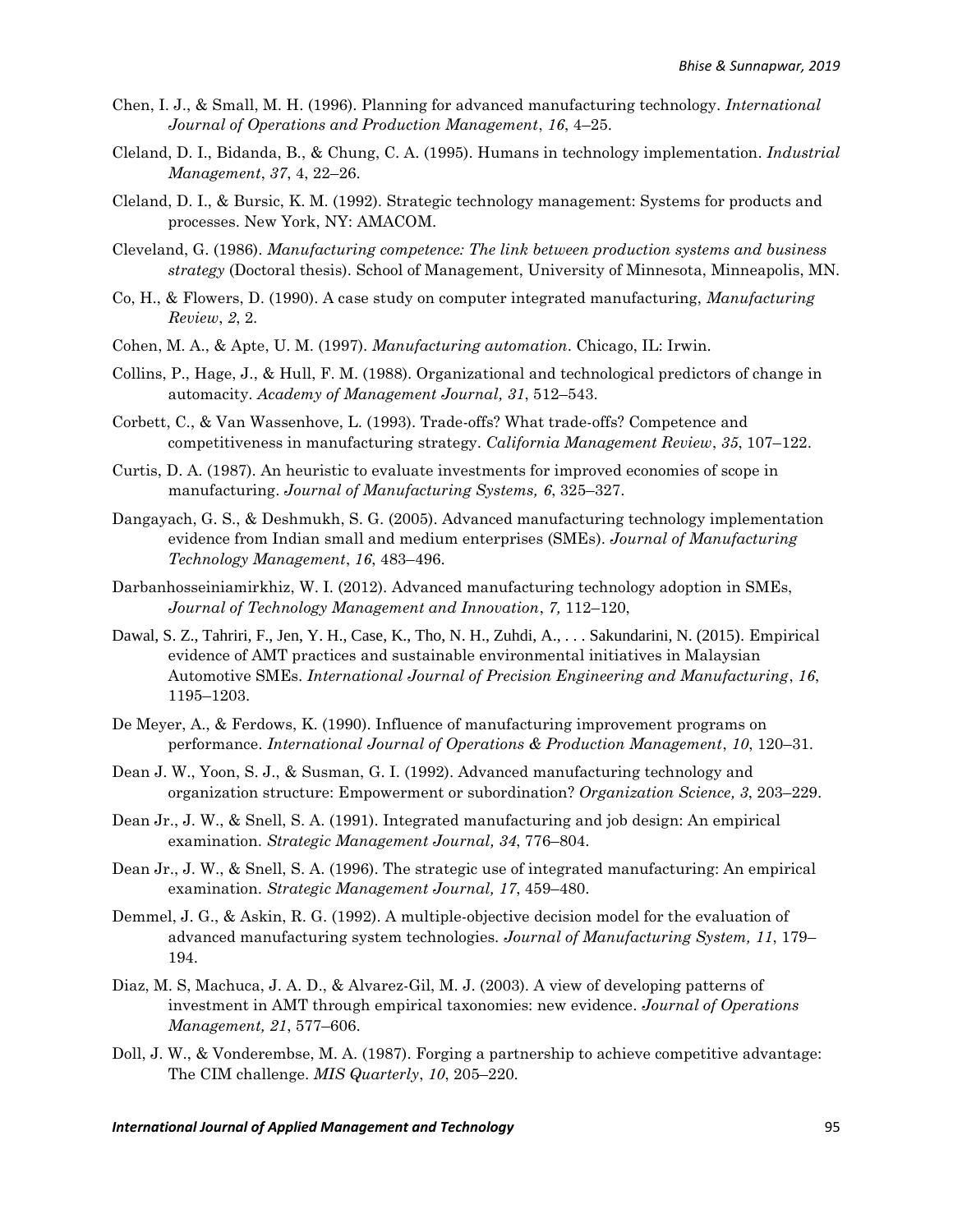Dornan, S. B. (1987). Cells and systems: Justifying the investment. *Production*, *99*, 30–35.

- Efstathiades, A., Tassou, S., & Antoniou, A. (2002). Strategic planning, transfer and implementation of Advanced Manufacturing Technologies (AMT): Development of an integrated process plan. *Technovation*, *22*, 201–212.
- Ettlie, J. E. (1990). What makes a manufacturing firm innovative? *Academic Management Executive, 4*, 7–20.
- Ettlie, J. E., & Reza, E. M. (1992). Organizational integration and process innovation. *Academy of Management Journal*, *35*, 795–827.
- Falkner, C. H., & Benhajla, S. (1990). Multi-attribute decision models in the justification of CIM systems. *The Engineering Economist*, *35*, 91–114.
- Farley, J. U., Kahn, B., Lehman, D. R., & Moore, W. L. (1987). Modeling the choice to automate, *Sloan Management Review*, *5*, 5–15.
- Ferdows, K., Miller, J. G., Nakane, J., & Voilmann, T. E. (1986). Evolving global manufacturing strategies: Projections into the 1990s. *International Journal of Operations & Production Management*, *6*, 6–16.
- Ferraro, R. A. Hunley, T. E., & Shackney, O. Y. (1988). Banishing management barriers to automation. *Manufacturing Engineering*, *100*, 44–48.
- Finnie, J. (1988). The role of financial appraisal in decisions to acquire advanced manufacturing. *Accounting and Business Research, 18*, 133–139.
- Franquesa, J., & Brandyberry, A. (2009). Organizational slack and information technology innovation adoption in SMEs. *International Journal of E-Business Research, 5*, 25–48.
- Fry, T. D., & Smith, A. E. (1989). FMS implementation procedure: A case study. *IIE Transactions on Industrial Engineering*, *21*, 288–293.
- Gerwin, D. (1988). A theory of innovation processes for computer aided manufacturing technology, *IEEE Transactions on Engineering Management, 35*, 90–100
- Gerwin, D. (1993). Manufacturing flexibility: A strategic perspective. *Management Science*, *39*, 395– 410.
- Ghalayini, A. M., & Noble, J. S. (1996). The changing basis of performance measurement, *International Journal of Operations & Production Management*, *16*, 63–80.
- Ghosh, B. K., & Wabalickis, R. N. (1991). A comparative analysis for the justification of future manufacturing systems. *International Journal of Operations & Production Management, 11*, 4–23.
- Goldhar, J. D., Jelinik, M., 7 Schlie, T. W. (1991). Competitive advantage in manufacturing through information technology. *International Journal of Technology Management, 6,* 162–180.
- Green, S., Gavin, M., & Aiman-Smith, L. (1995). Assessing a multidimensional measure of radical technological innovation. *IEEE Transactions on Engineering Management*, *42*, 203–214.
- Gunasekaran, A., Patel, C., & Tirtiroglu, E. (2001). Performance measures and metrics in a supply chain environment. *International Journal of Operations & Production Management, 21*, 71– 87.
- Gupta, Y. P. (1988). Organizationals of flexible manufacturing systems. *Technovation*, *8*, 255–268.
- Gupta, Y. P., & Somers, T. M. (1993). Factory automation and integration of business functions. *Journal of Manufacturing Systems, 12*, 15–23.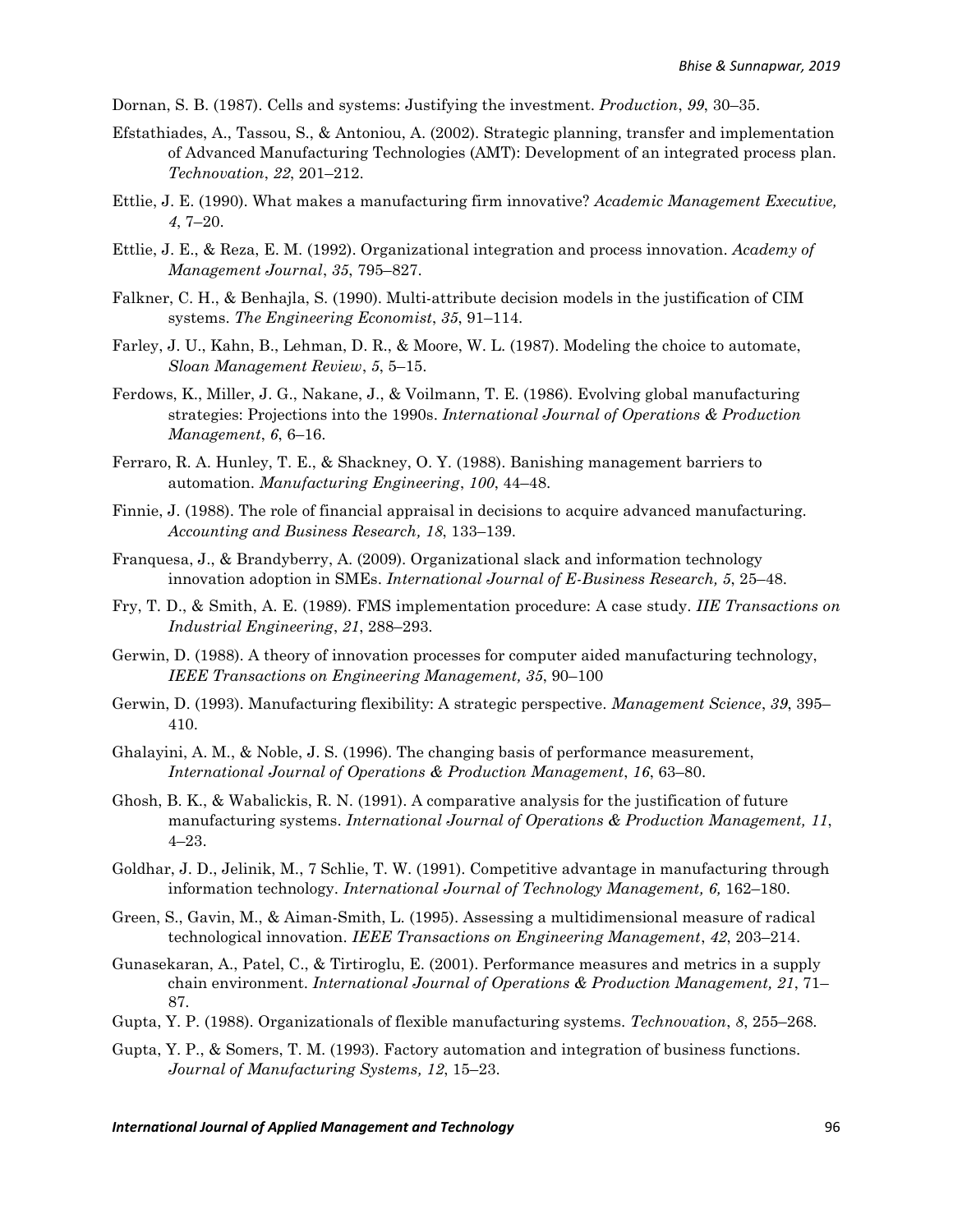- Haskins, R., & Petitt, T. (1988). Strategies for entrepreneurial manufacturing. *Journal of Business Strategy*, *9*, 42–50.
- Hayes, R. H., & Jaikumar, R. (1991). Requirements for successful implementation of new manufacturing technologies. *Journal of Engineering and Technology Management*, *7*, 169–75.
- Hayes, R. H., Wheelwright, S. C., & Clark, K. B. (1988). *Dynamic manufacturing: Creating the learning organization*. New York, NY: Free Press.
- Hershfield, D. (1992). Proceed one step at a time to implement automation effectively. *Industrial Engineering, June*, 22–26.
- Hitt, M., Hoskisson, R. E., & Nixon, R. D. (1993). A mid-range theory of inter-functional integration: Its antecedents and outcomes. *Journal of Engineering and Technology Management, 10*, 161– 185.
- Hottenstein, M. P., Casey, M. S., & Dunn, S. C. (1997). Facilitation of advanced manufacturing technology: Implementation and transfer. *Industrial Management*, *39,* 8–12.
- Jaikumar, R. (1986). Post-industrial manufacturing. *Harvard Business Review*, *66*, 69–76.
- Jonsson, P. (2000). An empirical taxonomy of advanced manufacturing technology. *International Journal of Operations and Production Management*, *20*, 1446–1474.
- Kahn, K. B. (1996). Interdepartmental integration: A definition with implications for product development performance. *Journal of Product Innovation Management*, *13*, 137–151.
- Kakati, M., & Dhar, U. R. (1991). Investment justification in flexible manufacturing systems. *Engineering Costs and Production Economics*, *21*, 203–209.
- Kaplan, R. S., & Norton, D. P. (1992). The balanced scorecard measures that drive performance. *Harvard Business Review*, *70*, 71–9.
- Karan, A., Forker, L., & Kobu, B. (2000). Improving operations performance in a small company: A case study. *International Journal of Operations & Production Management, 20*, 316–335.
- Karsak, E., & Tolga, E. (2001). Fuzzy multi-criteria decision-making procedure for evaluating advanced manufacturing system investments. *International Journal of Production Economics*, *69*, 49–64.
- Kim, Y., & Lee, J. (1993). Manufacturing strategy and production systems: An integrated framework. *Journal of Operations Management, 11*, 3–15.
- Koc, T., & Bozdag, E. (2009). The impact of AMT practices on firm performance in manufacturing SMEs. *Robotics and Computer-Integrated Manufacturing*, *25*, 303–313.
- Koellinger, P. (2008). The relationship between technology, innovation, and firm performance: Empirical evidence from e-business in Europe. *Research Policy*, *37*, 1317–1328.
- Kotha, S., & Swamidass, P. M. (2000). Strategy, advanced manufacturing technology and performance: Empirical evidence from U.S. manufacturing firms. *Journal of Operations Management, 18*, 257–277.
- Lefley, F., Wharton, F., Hajek, L., Hynek, J. & Janecek, V. (2004). Manufacturing investments in the Czech Republic: An international comparison. *International Journal of Production Economics. 1*, 1–14.
- Lewis, M. W. (1998). Iterative triangulation: a theory development process using existing case studies. *Journal of Operations Management*, *16*, 455–469.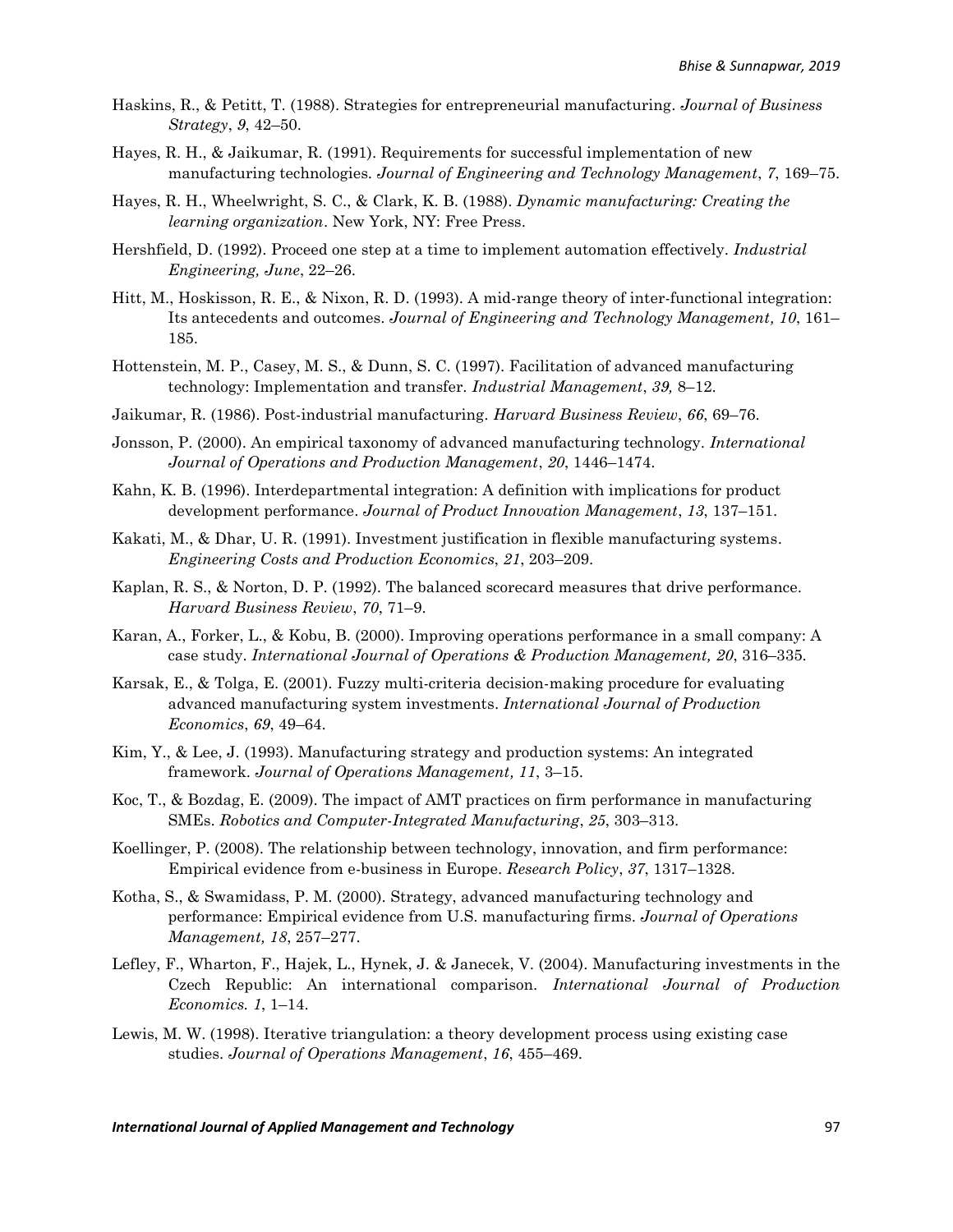- Lewis, M. W., & Boyer, K. K. (2002). Factors impacting AMT implementation: An integrative and controlled study. *Journal of Engineering and Technology Management, 19*, 111–130.
- Li, L. X. (2000). An analysis of sources of competitiveness and performance of Chinese manufacturers. *International Journal of Operations & Production Management, 20*, 219–315.
- Lin, C. Y., & Chen, W. (2000). The effect of social factors on the implementation of automation: An empirical study in Taiwan. *Journal of Engineering Technology Management, 17*, 39–58.
- [Lowe,](http://www.sciencedirect.com/science?_ob=ArticleURL&_udi=B6V8B-44Y1P7X-1&_user=41961&_rdoc=1&_fmt=&_orig=search&_sort=d&view=c&_acct=C000004478&_version=1&_urlVersion=0&_userid=41961&md5=7788b55740e9a6e4d81993fd147adb0f#bbib8) J. (1993). The diffusion of a manufacturing innovation: The case of JIT and MRP. *International Journal of Technology Management*, *3*, 244–258.
- MacDougall, S. L., & Pike, R. H. (2003). Consider your options: Changes to strategic value during implementation of advanced manufacturing technology. *OMEGA: The International Journal of Management Science, 31*, 1–15.
- Mamalis, A. G. (2005). Advanced manufacturing engineering. *Journal of Materials Processing Technology, 161*, 1–9.
- Marri, H., Gunasekaran, A., & Sohag, R. (2007). Implementation of advanced manufacturing technology in Pakistani small and medium enterprises: An empirical analysis. *[Journal of](https://www.researchgate.net/journal/1741-0398_Journal_of_Enterprise_Information_Management)  [Enterprise Information Management](https://www.researchgate.net/journal/1741-0398_Journal_of_Enterprise_Information_Management)*, *20*, 726–739.
- Martin, T. (1990). The need for human skills in production: The case of CIM. *Computers in Industry, 14*, 205–211.
- McDermott, C. M., & Stock, G. N. (1999). Organizational culture and advanced manufacturing technology implementation. *Journal of Operations Management, 17*, 521–533
- McDonough, E. F., & Barczak, G. (1992). 'The effects of cognitive problem- solving orientation and technological familiarity on faster new product development. *The Journal of Product Innovation Management, 9*, 44–52.
- McDougall, D. C. (1986). *Manufacturing strategy in diversified forms: Linkages between competitive strategy and manufacturing planning in the divisions* (Doctoral thesis). Harvard University, Cambridge, MA.
- Meredith J. R. (1987a). Implementing new manufacturing technologies: managerial lessons over the FMS life-cycle. *Interfaces*, *17*, 51–62.
- Meredith, J. R. (1987b). The strategic advantages of new manufacturing technologies for small firms, *Strategic Management Journal,* 8, 249–258.
- Meredith J. R. (1988). The role of manufacturing technology in competitiveness: Peerless laser processes. *IEEE Transactions on Engineering Management*, *35*, 1, 3–10.
- Meredith, J. R., & Hill, M. M. (1987). Justifying new manufacturing systems: A managerial approach. *Sloan Management Review*, *28*, 49–61.
- Miller, J. G., & Roth, A. V. (1994). A taxonomy of manufacturing strategies. *Management Science, 40*, 285–304.
- Mize, J. H. (1987). Success factors for advanced manufacturing systems. In K. M. Blache (Ed.), *success factors for implementing change: A manufacturing viewpoint* (pp. 23–27). Dearborn, MI: Society of Manufacturing Engineers.
- Mohanty, R. P. (1993). Analysis of justification problems in CIMS: Review and projections. *International Journal of Production Planning and Control*, *4*, 252–273.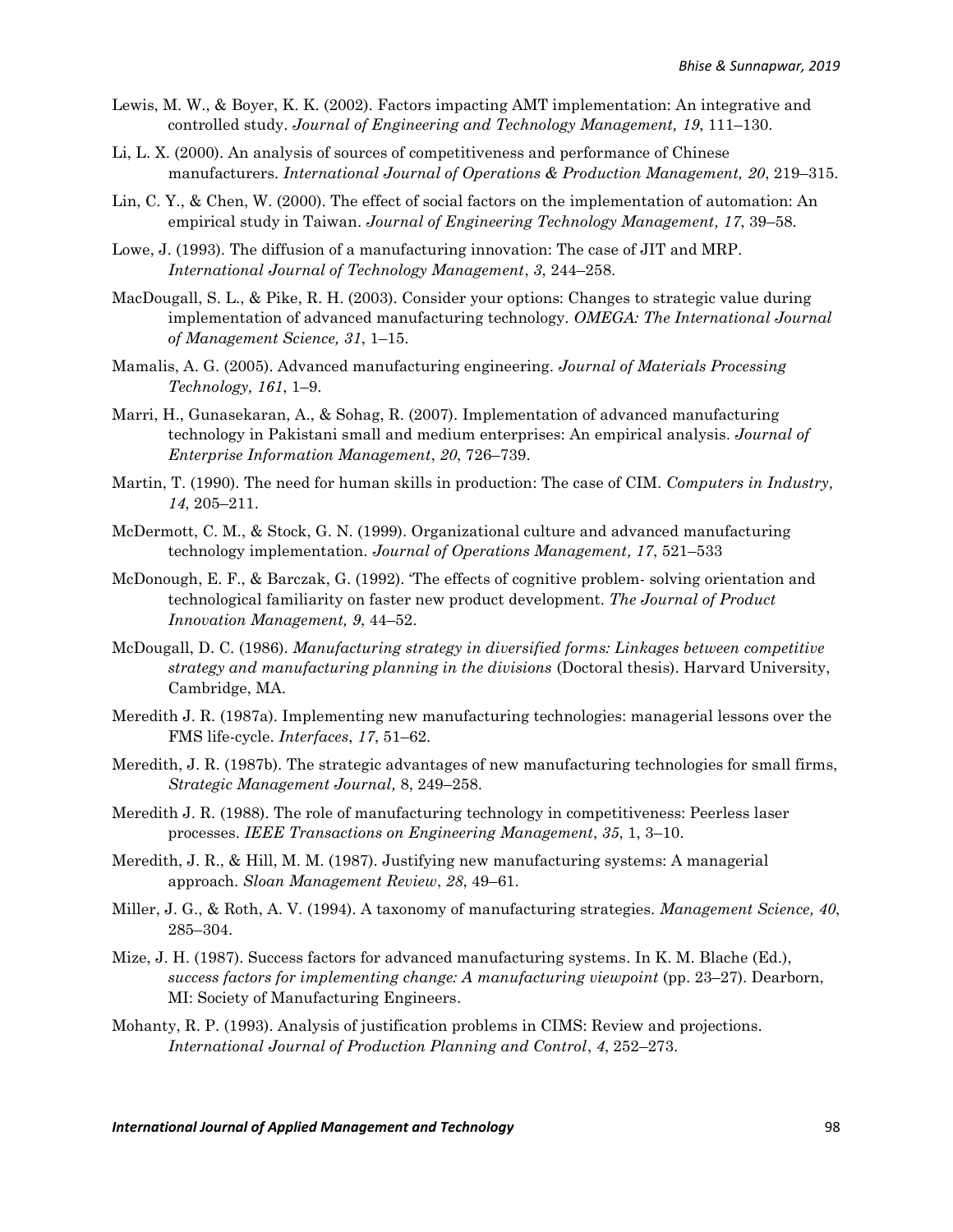- Monge, C. A. M., Rao, S. S., Gonzalez, M. E., & Sohal, A. S. (2006). Performance measurement of AMT: A cross regional study. *Benchmarking, 13,* 135–146.
- Morgan, L. O., & Daniels, R. L. (2001). Integrating product mix and technology adoption decisions: A portfolio approach to adoption of advanced manufacturing technologies in the automobile industry. *Journal of Operations Management*, *19*, 219–38.
- Mosey, S. (2005). Understanding new to market product development in SMEs. *International Journal of Operations & Production Management*, *25*, 114–130.
- Nemetz, P. L., & Fry, L. W. (1988). Flexible manufacturing organizations: Implications for strategy formulation and organization. *Academy of Management Review, 13*, 627–639.
- Noori, H. (1990). *Managing the dynamics of new technology: Issues in manufacturing management*. Englewood Cliffs, NJ: Prentice Hall.
- Parthasarthy, R., & Sethi, S. P. (1992). The impact of flexible automation on business strategy and organizational structure. *Academy of Management Review, 17*, 86–111.
- Parthasarthy, R., & Sethi, S. P. (1993). Relating strategy and structure to flexible automation: A test of fit and performance implications. *Strategic Management Journal,14*, 529–550.
- Primrose, P. L. (1991). Investment in manufacturing technology. London, United Kingdom: Chapman and Hall.
- Rahardjo, J., & Yahya , S. (2010). Advanced manufacturing technology implementation*. Journal of Technology Management, 12*, 101–108.
- Ramamurthy, K. (1995). The influence of planning on implementation success of advanced manufacturing technologies. *IEEE Transactions on Engineering Management*, *42*, 62–73.
- Ramasesh, R. V., & Jayakumar, M. D. (1993). Economic justification of advanced manufacturing technology. *Omega*, *21*, 289–306.
- Ranta, J., & Tchijov, I. (1990). Economics and success factors of flexible manufacturing systems: The conventional explanation revisited. *International Journal of Flexible Manufacturing Systems, 2*, 169–190.
- Roth, A. V., Gaimon, C., & Krajewski, L. (1991). Optimal acquisition of FMS technology subject to technological progress, *Decision Sciences*, *22*, 308–334.
- Roth, A. V., & Miller, J. G. (1992). Success factors in manufacturing. *Business Horizons, 35*, 73–81.
- Rubenowitz, S., Olsson, A., & Steen, B. (1990). The new roles of management in plants with an advanced CNC-technology. *International Journal of Operations and Production Management*, *10*, 26–36.
- [Saberi,](http://ascidatabase.com/author.php?author=S.&last=Saberi) S., [Yusuff,](http://ascidatabase.com/author.php?author=R.&last=Mohd.%20Yusuff) R. M., [Zulkifli,](http://ascidatabase.com/author.php?author=N.&last=Zulkifli) N., & [Megat Ahmad,](http://ascidatabase.com/author.php?author=M.M.H.&last=Megat%20Ahmad) M. M. H. (2010). Effective Factors on Advanced Manufacturing Technology Implementation Performance: A Review, *[Journal of](https://scialert.net/jhome.php?issn=1812-5654)  [Applied Sciences](https://scialert.net/jhome.php?issn=1812-5654)*, ume 10, 13, 1229–1242
- Salaheldin, S. (2007). The impact of organizational characteristics on AMT adoption. *Journal of Manufacturing Technology Management*. *18*, 443–460.
- Sambasivarao, K. V., & Deshmukh, S. G. (1994). Strategic framework for implementing the flexible manufacturing systems in India. *International Journal of Operations and Production Management, 14*, 52–65.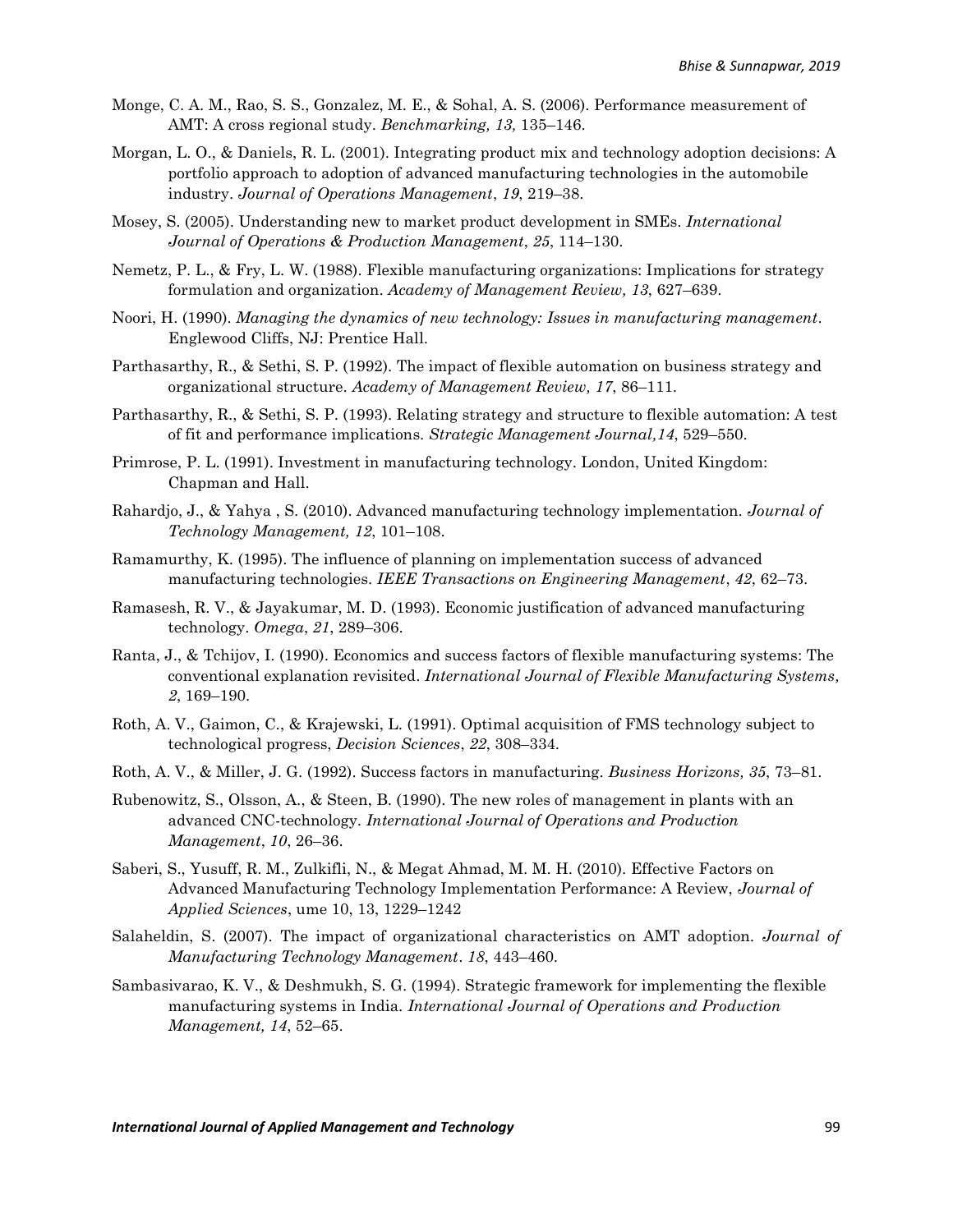- Sambasivarao, K. V., & Deshmukh, S. G. (1995). Selection and implementation of advanced manufacturing technologies. *International Journal of Operations & Production Management, 15*, 43–62.
- Saraph, J. V., & Sebastian, R. J. (1992). Human resource strategies for effective introduction of advanced manufacturing technologies. *Production and Inventory Management Journal, 33*, 64–70.
- Schroder, R., & Sohal, A.S. (1999). Organizational characteristics associated with AMT adoption: Towards a contingency framework. *International Journal of Operations and Production Management, 19*, 1270–1291.
- Singh, R. K., Garg, S. K., & Deshmukh, S. G. (2006). Strategy development by Indian SMEs in plastic sector: An empirical study. *Singapore Management Review*, *28,* 65–83.
- Singh, H., & Khamba, J. (2009). An evaluation of AMTs utilisation in Indian industry for enhanced manufacturing performance: Evidence from large- and medium-scale organisations. *International Journal of Indian Culture and Business Management, 2*, 585–601.
- Small, M. H., & Yasin, M. (1997). Developing a framework for the effective planning and implementation of advanced manufacturing technology. *International Journal of Operations & Production Management*, *17*, 468–489.
- Small, M. H. (1993). *Towards successful implementation of advanced manufacturing technology: A process-factors-process approach* (Doctoral dissertation). Cleveland State University, Cleveland, OH.
- Small, M. H., & Chen, I. J. (1995). Investment justification of advanced manufacturing technology: An empirical analysis. *Journal of Engineering and Technology Management, 12*, 27– 55.
- Smith, A., Fry, T., Philipoom, P., & Sweigart, J. (1993). A comparison of two intelligent scheduling systems for flexible manufacturing systems. *Expert System With Application, 6*, 299–308.
- Soh, P. H., & Roberts, E. B. (2005). Technology alliances and networks: An external link to research capability. *IEEE Transactions on Engineering Management*, *52*, 419–428.
- Sohal Amrik, S. (1999). Introducing new technology in to a small business: A case study. *Technovation*, *19*, 187–193.
- Sohal, A. (1994). Investing in advanced manufacturing technology: Comparing Australia and the United Kingdom. *Benchmarking for Quality Management & Technology, 1*, 24–41.
- [Sohal,](http://www.sciencedirect.com/science?_ob=ArticleURL&_udi=B6V8B-44Y1P7X-1&_user=41961&_rdoc=1&_fmt=&_orig=search&_sort=d&view=c&_acct=C000004478&_version=1&_urlVersion=0&_userid=41961&md5=7788b55740e9a6e4d81993fd147adb0f#bbib11) A. (1996). Assessing AMT implementations: An empirical field study. *Technovation*, *16*, 377– 384.
- Sohal, A., Samson, D., & Weill, P. (1991). Manufacturing and technology strategy: A survey of planning for AMT. *Computer Integrated Manufacturing Systems*, *4*, 71–79.
- Sohal, A. S. (1991). Investing in AMT. *Australian Accountant*, *61*, 40–44.
- Sohal, A. S., Burcher, P. G., & Lee, G. (1999). Comparing American and British practices in AMT adoption. *Benchmarking*, *6*, 310–324.
- Sohal, A. S., Gordon, J., Fuller, G., & Simon, A. (1999). Manufacturing practices and competitive capability: An Australian study. *Technovation, 19*, 295–304.
- Somers, T., & Gupta, Y. P. (1991). Factory automation: U.S. versus Japanese experiences. *Manufacturing Review*, *3*, 157–166.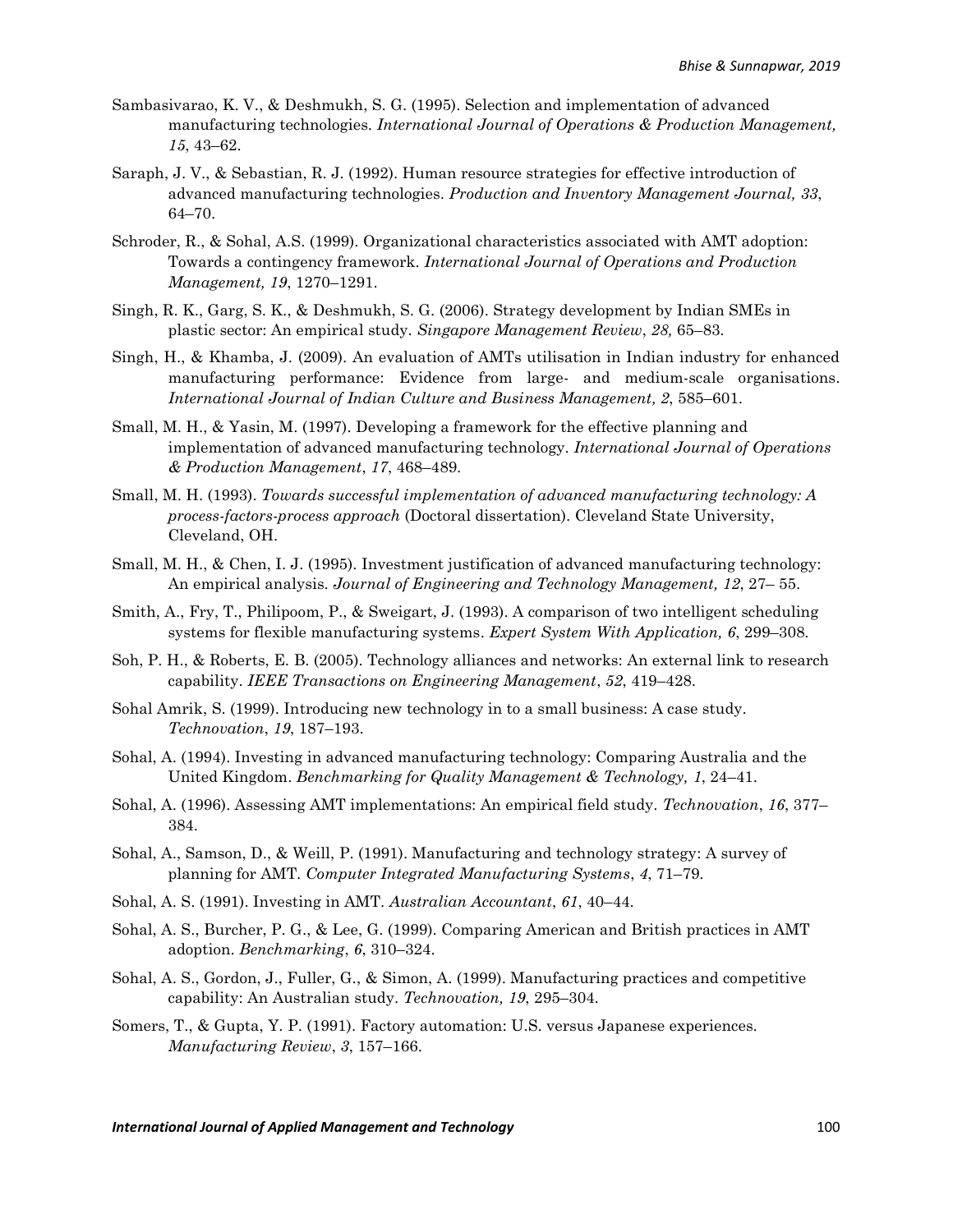- Souder, W. E., & Padmanabhan, V. (1989). Transferring new technologies from R&D to manufacturing. *Research Technology Management, 32*, 38–43.
- Staughton, R. V. W., Knight, M. A., & Younger, A. (1998). Assisting small manufacturing firms to implement advanced manufacturing technology. *International Journal of Operations & Production Management, 6*, 38–43.
- Stecke, K. E. (1985). Design, planning, scheduling, and control problems of flexible manufacturing systems. *Journal of Operations Research, 3*, 3–25.
- Swamidass, P. M. (1987). Planning for manufacturing technology. *Long Range Planning*, *20*, 125– 133.
- Swamidass, P. M., & Kotha, S. (1998). Explaining manufacturing technology use, firm size and performance using a multidimensional view of technology. *Journal of Operations Management, 17*, 23–37.
- Swamidass, P. M., & Waller, M. A. (1991). A classification of approaches to planning and justifying new manufacturing technologies. *Journal of Manufacturing Systems*, *9*, 181–193.
- Swann, K., & O'Keefe, W. D. (1990a). Advanced manufacturing technology: Investment decision process, Part I. *Management Decision*, *28*, 20–31.
- Swann, K. and O'Keefe, W.D. (1990b). Advanced manufacturing technology: Investment decision process, Part 2. *Management Decision*, *28*, 27–34.
- Swink, M., & Way, M. H. (1995). Manufacturing strategy: Propositions, current research, renewed directions. *International Journal of Operations and Production Management,15*, 4–26.
- Szwejczewski, M., Mapes, J., & New, C. (1997). Delivery and trade-offs. *International Journal of Production Economics, 53*, 323–330.
- Taheri, J. (1990). Northern telecom tackles successful implementation of cellular manufacturing. *Industrial Engineering, 22*, 38–43.
- Takanaka, H. (1991). Critical success factors in factory automation. *Long Range Planning*, *24*, 4.
- Tchijov, I. (1989). CIM introduction: Some socio-economic aspects. *Technological Forecasting and Social Change*, *35*, 261–275.
- Tetzlaff, U. A. W. (1990). Optimal design of flexible manufacturing systems. New York, NY: Physica-Verlag.
- Thomas, A. J., & Barton, R. A. (2012). Characterizing SME migration towards advanced manufacturing technologies. *Proceedings of the Institution of Mechanical Engineers, Part B: Journal of Engineering Manufacture*, *226*, 745–756.
- Tranfield, D., Smith, S., Ley, C., Bessant, J., & Levy, P. (1991). Changing the orgnisational design and practices for computer-integrated technologies. *International Journal Technology Management*, *6*, 211–221.
- Troxler, J. W., & Blank, I. (1990). Decision support system for value analysis of integrated manufacturing technology. In H. Parsaei, T. Ward, & W. Karwoski (Eds), *Justification methods for integrated manufacturing systems* (pp. 193–202). New York, NY, Elsevier.
- Udo, G. J., Ehie, I. C., & Olorunniwo, F. (1995). Fulfilling the promises of advanced manufacturing systems. *Industrial Management*, *37*, 23–8.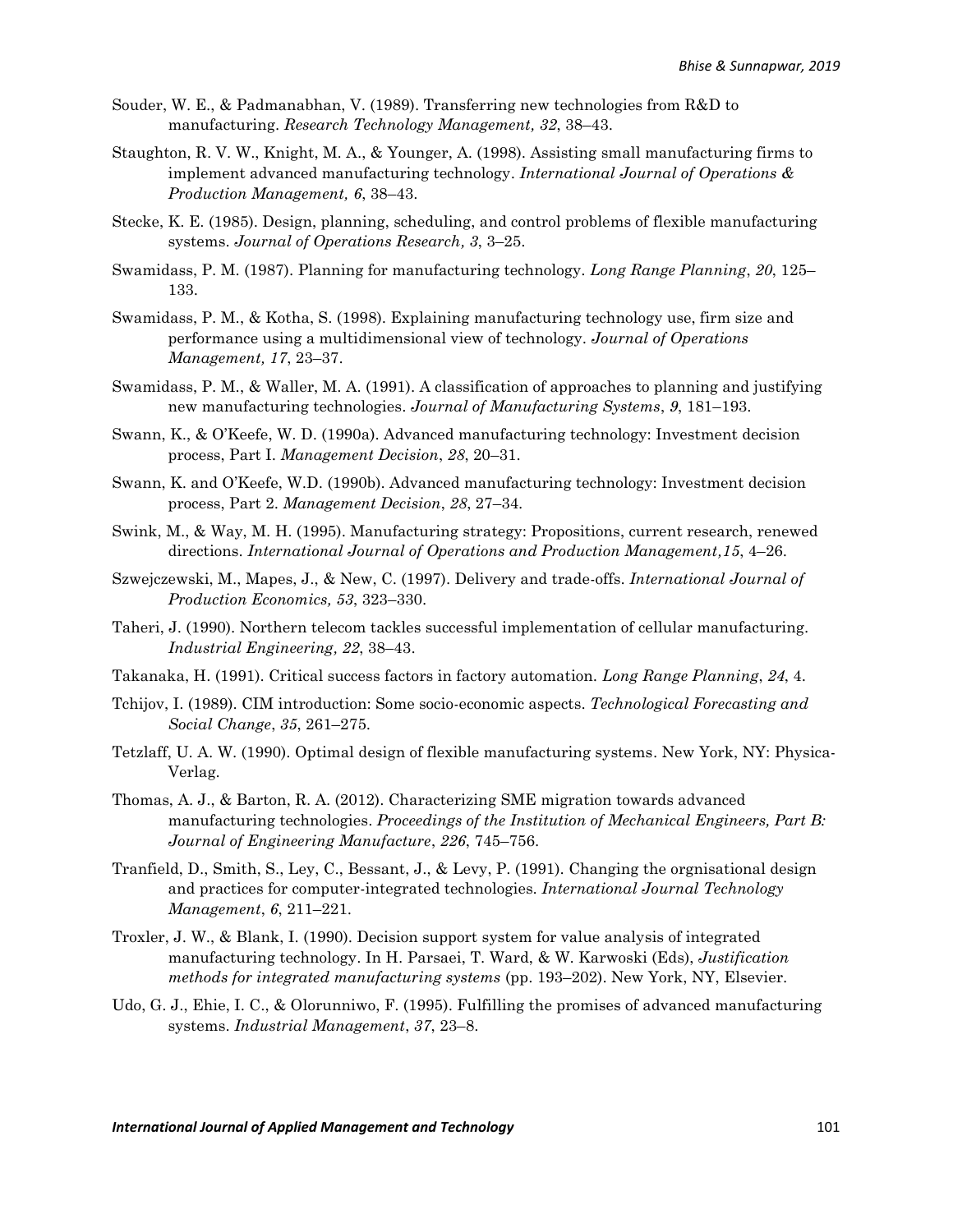- Udoka, S. J., & Nazemetz, J. W. (1990). An empirically based analysis of the requirements for successful implementation of advanced manufacturing technology (AMT). *Computers and Industrial Engineering, 19*, 131–135.
- Uwizeyemungu, S., Poba-Nzaou, P., & St-Pierre, J. (2015, May). Assimilation patterns in the use of advanced manufacturing technologies in SMEs: Exploring their effects on product innovation performance. *Journal of Information Systems & Technology Management, 12*, 271–288.
- Vesey, J. T. (1990). Meet the new competitors: They think in terms of speed-to-market. *Industrial Engineering, 22*, 20–26.
- Vinas, B. C. B., Bessant, J., Perez, G. H., & Gonzales, A. A. (2001). A conceptual model for the development of technological management processes in manufacturing companies in developing countries. *Technovation*, *21*, 345–352.
- Voss C. A. (1986). Managing advanced manufacturing technology. *International Journal of Operations and Production Management, 6*, 4–7.
- Voss C. A. (1988) Implementation: A key in manufacturing technology: The need for a field of study. *Research Policy*, *17*, 51–62.
- Voss, C. A. (1995). *Manufacturing strategy: The nature of the link between manufacturing strategy and organizational structure*. London, United Kingdom: Chapman and Hall.
- Wabalickis, R. N. (1988). Justification of FMS with the analytic hierarchy process. *Journal of Manufacturing Systems*, *7*, 175–182.
- Ward, P. T., Leong, G. K., & Boyer, K. K. (1994). Manufacturing proactiveness and performance. *Decision Sciences*, *25*, 337–358.
- Ward, P. T., McCreery, J. K., Ritzman, L. P., & Sharma, D. (1998). Competitive priorities in operations management. *Decision Sciences, 29*, 1035–1046.
- Weatherall, A. (1988). Computer integrated manufacturing. New Delhi, India: Affiliated East-West Press Pvt.
- Weill, P., Samson, D. A., & Sohal, A. S. (1991). Advanced manufacturing technology: An analysis of practice. *International Journal of Technology Management* , *6*, 335–353.
- Womack, J. P., Jones, D. R., & Roos, D. (1991). *The machine that changed the world*. New York, NY: Harper Perennial.
- Young, A. R., & Murray, J. (1986). Performance evaluation of FMS. *International Journal of Operations & Production Management, 6*, 57–62.
- Yusuff, R., Chek, L., & Hashmi, M.(2005). Advanced manufacturing technologies in SMEs. *CACCI Journal, 1* ,1–11.
- Yusuff, R., Megat A., Megat M. & Osman, M.(2004). Barriers to advanced manufacturing technologies implementation in the small and medium scales industries of a developing country. *International Journal of Engineering and Technology*. *1*, 39–46.
- Yusuff, R. M., Yee, K. P., & Hashmi, M. S. J. (2001). A preliminary study on the potential use of the analytical hierarchical process (AHP) to predict advanced manufacturing technology (AMT) implementation. *Robotics and Computer Integrated Manufacturing*, *17*, 421–427.
- Zahra, S. A., & Covin, J. G. (1993). Business strategy, technology policy and firm performance. *Strategic Management Journal*, *14*, 451–478.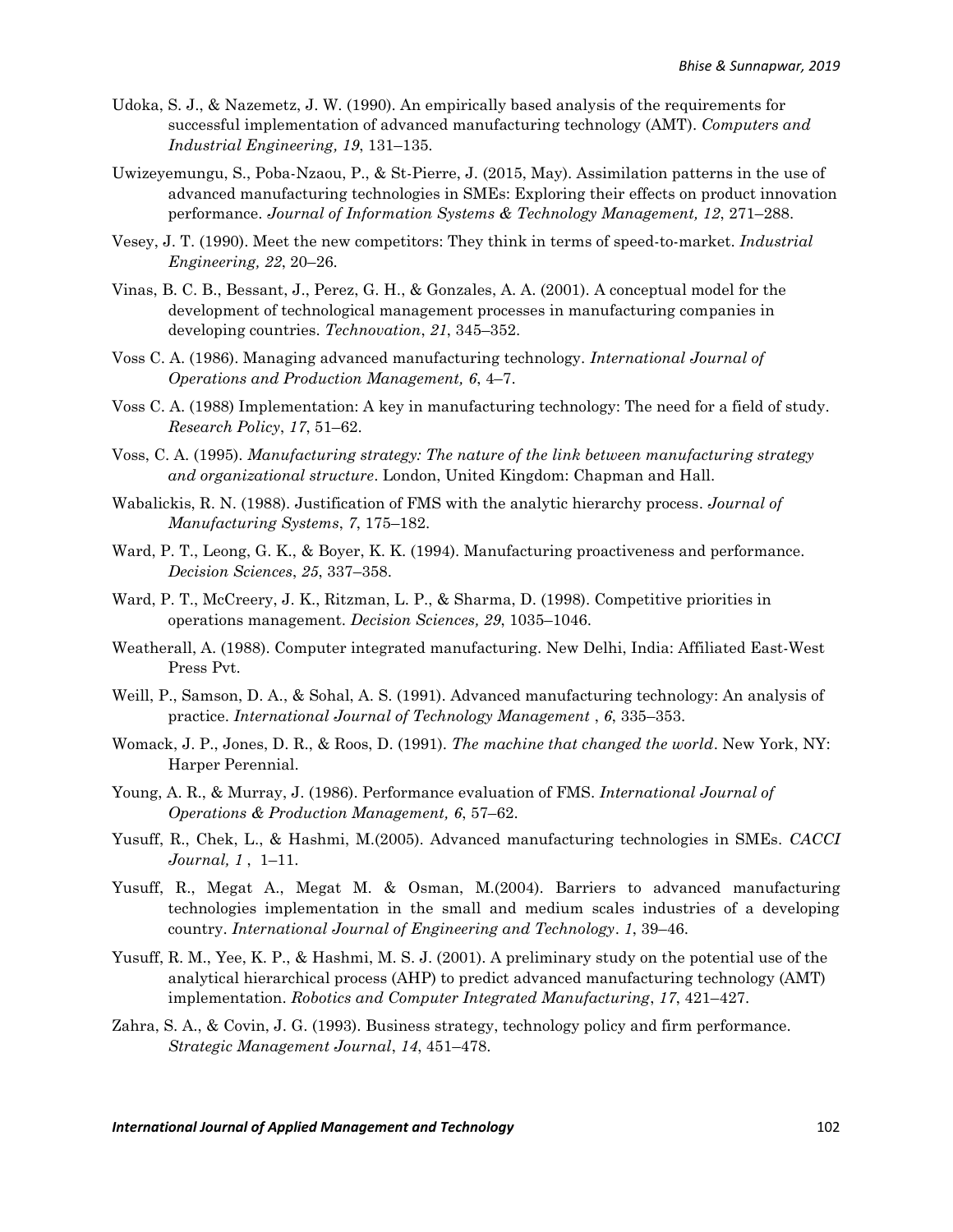- [Zahra B.,](https://publications.waset.org/author/zahra-banakar) & [Farzad T.](https://publications.waset.org/author/farzad-tahriri) (2010). Justification and classification of issues for the selection and implementation of advanced manufacturing technologies. *International Journal of Industrial and Manufacturing Engineering, 4*, 410–417.
- Zammuto, R. F., & O'Connor, E. J. (1992). Gaining advanced manufacturing technologies benefits: The roles of organization design and culture. *Academy of Management Review, 17*, 701–728.
- Zhoa, H., & Co, H. C. (1997). Adoption and implementation of advanced manufacturing technology in Singapore. *International Journal of Production Economics, 48*, 7–19.
- Zhou, H., Leong, G. K., Jonsson, P., & Sum, C.-C. (2009). A comparative study of advanced manufacturing technology and manufacturing infrastructure investments in Singapore and Sweden, *International Journal of Production Economics, 120*, 42–53.

[*Appendices follow*]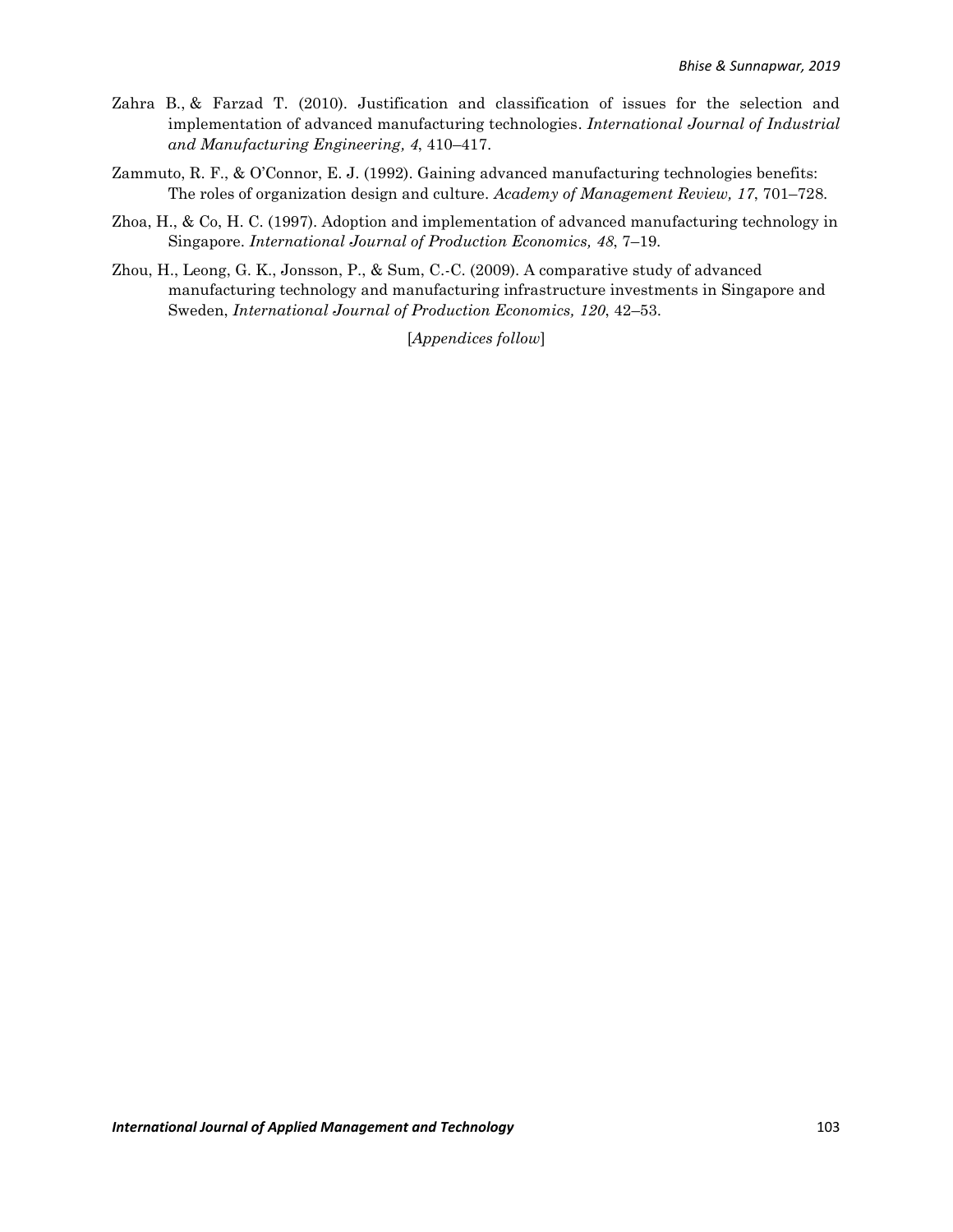## **Appendix A**

| Number           | Factor                                                   | <b>Literature Relevance</b>                                                                                                                                                                                                                                                                                                                                                                                                                                                                                                                                                                                     |
|------------------|----------------------------------------------------------|-----------------------------------------------------------------------------------------------------------------------------------------------------------------------------------------------------------------------------------------------------------------------------------------------------------------------------------------------------------------------------------------------------------------------------------------------------------------------------------------------------------------------------------------------------------------------------------------------------------------|
| Planning phase   |                                                          |                                                                                                                                                                                                                                                                                                                                                                                                                                                                                                                                                                                                                 |
| 1                | Strategic issues                                         | Boer and During (1987); Voss (1988); Hayes and Jaikumar<br>(1991); Small and Yasin (1997); Bessant and Haywood (1988);<br>Anderson et al. (1989); Carlson et al. (1989); Cleland and<br>Bursic (1992); Parthasarthy and Sethi (1992); Swamidass and<br>Waller (1991); Chang (1991); Udoka and Nazemetz (1990);<br>Zahra and Covin (1993); Weill et al. (1991); Lowe (1993);<br>Corbett and Van-Wassenhove (1993); Diaz (2003); Dangayach<br>and Deshmukh (2005); Rosnah, Loo, and Hashmi (2005);<br>Yusuff (2004); Lefley et al (2004); Singh and Khamba (2009)                                                 |
| $\boldsymbol{2}$ | Technology<br>selection and<br>transfer                  | Boyer and MacDermott (1999); Miller and Roth (1994); Ward et<br>al. (1998); Beatty and Gordon (1990); Stecke (1985); Tetzlaff<br>(1990); Hayes and Jaikumar (1991); Parthasarthy and Sethi<br>(1992); Udoka and Nazemetz (1990); Gupta (1998); Meredith<br>(1987b); Jonsson (2000); Mamalis (2005)                                                                                                                                                                                                                                                                                                              |
|                  | Preimplementation phase                                  |                                                                                                                                                                                                                                                                                                                                                                                                                                                                                                                                                                                                                 |
| $\,3$            | Organizational<br>changes and<br>external<br>consultants | Mize (1987); Tanakana (1991); Ferraro (1988); Co and Flowers<br>(1990); Beatty and Gordon (1988); Rosnah et al. (2005);<br>Yusuff (2004)                                                                                                                                                                                                                                                                                                                                                                                                                                                                        |
| $\overline{4}$   | Continuing<br>management and<br>Manufacturing<br>support | Efstathidas et al. (2002); Gupta (1998); Diaz (2003); Meredith<br>(1987a); Mize (1987); Salaheldin (2007)                                                                                                                                                                                                                                                                                                                                                                                                                                                                                                       |
| $\bf 5$          | Human factors                                            | Mohanty (1993); Ferdows et al (1986); Voss (1986); Young and<br>Murray (1986); Weatherall (1988); Demmel and Askin (1992);<br>Troxler and Blank (1990); Sambasivarao and Deshmukh<br>(1994); Bessant (1991); Farley et al. (1987); Tchijov (1989);<br>Womack et al. (1991); Attaran 1992; Ettlie (1990); Diaz<br>(2003); Rosnah et al. (2005)                                                                                                                                                                                                                                                                   |
| 6                | Vendor selection,<br>participation, and<br>continuity    | Sommers and Gupta (1991); Attaran (1989a, 1989b); Zahra<br>and Farzad (2010)                                                                                                                                                                                                                                                                                                                                                                                                                                                                                                                                    |
| 7                | Implementation<br>practices                              | Udoka and Nazemetz (1990); Chen and Small (1996); Chang<br>(1996); Hottenstein et al. (1997); Zhoa and Co (1997); Small<br>and Yasin (1997); Cleland et al. (1995); Beatty (1990); Beatty<br>and Gordon (1990); Bessant and Haywood (1988); Boer et al.<br>(1990); Nemetz and Fry (1988); Vesey (1990); Attaran (1992);<br>Billesbach (1991); Meredith (1987a, 1988); Ranta and Tchijov<br>(1990); Taheri (1990); Tchijov (1989); Doll and Vonderembse<br>(1987); Dornan (1987); Hershfield (1992); Meredith (1988);<br>Rubenowitz et al. (1990); Voss (1995); Rosnah et al. (2005);<br>Zahra and Farzad (2010) |
| 8                | Planning for<br>infrastructural<br>preparation           | Efstathidas et al. (2002); Beatty (1990); Meredith (1987a);<br>Noori (1990); Dornan (1987); Jonsson (2000); Zammuto (1992)                                                                                                                                                                                                                                                                                                                                                                                                                                                                                      |
| $9\,$            | Social issues                                            | Sambasivarao and Deshmukh (1994); Hershfield (1992)                                                                                                                                                                                                                                                                                                                                                                                                                                                                                                                                                             |

## **AMT Implementation Factors Derived From Prior Research**

*International Journal of Applied Management and Technology* 104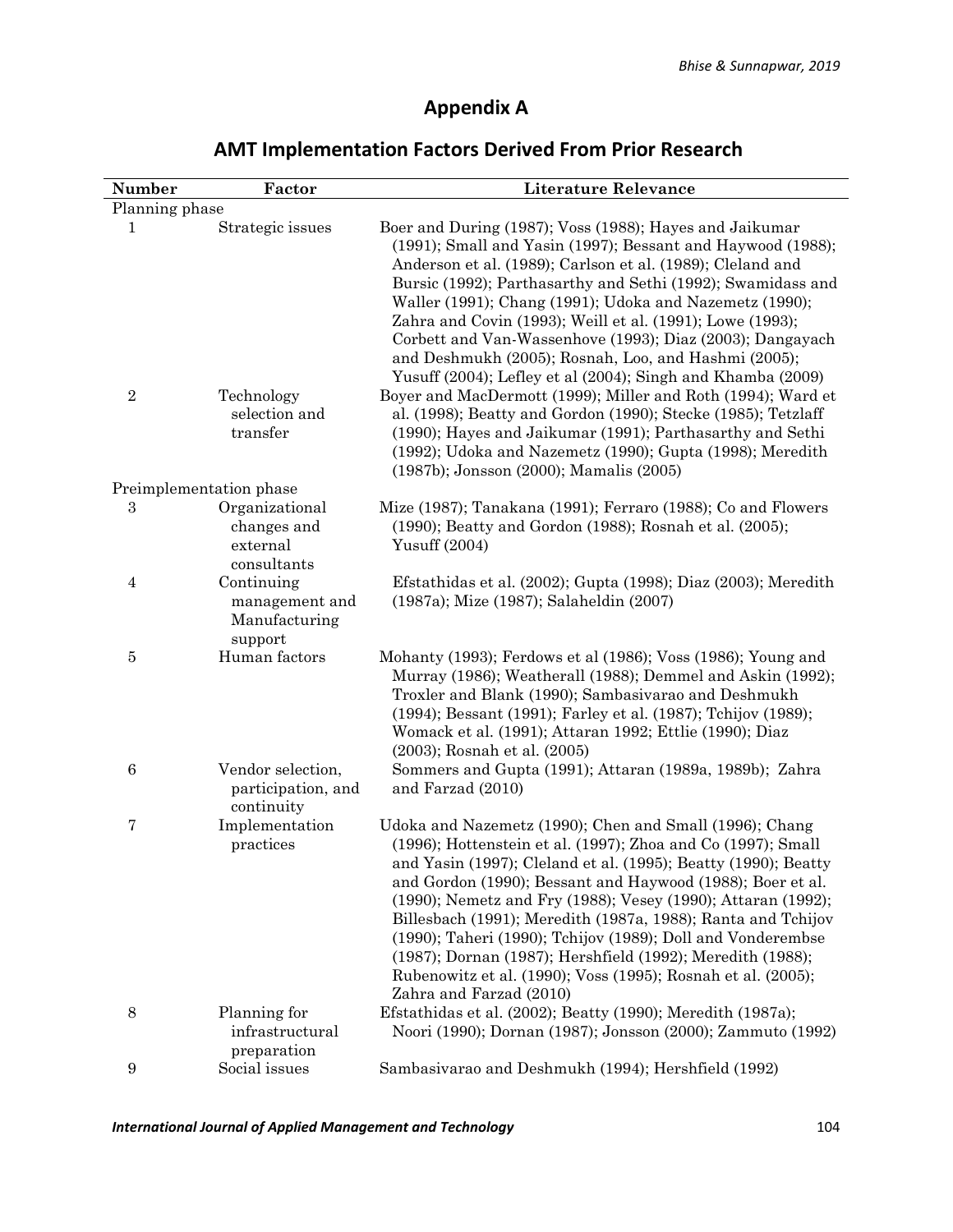| <b>Number</b> | Factor                                  | Literature Relevance                                                                                                                                                                                                                                                                                                                                                                                                                                                                                                                                            |
|---------------|-----------------------------------------|-----------------------------------------------------------------------------------------------------------------------------------------------------------------------------------------------------------------------------------------------------------------------------------------------------------------------------------------------------------------------------------------------------------------------------------------------------------------------------------------------------------------------------------------------------------------|
|               | Postimplementation phase                |                                                                                                                                                                                                                                                                                                                                                                                                                                                                                                                                                                 |
| 10            | Hands-on training<br>after installation | Efstathidas et al. (2002); Udoka and Nazemetz (1990); Zahra<br>and Farzad (2010)                                                                                                                                                                                                                                                                                                                                                                                                                                                                                |
| 11            | Setting of interim.<br>targets          | Efstathidas et al. (2002)                                                                                                                                                                                                                                                                                                                                                                                                                                                                                                                                       |
| 12            | Performance<br>measurement              | Adler (1988); Brown and Laverick (1994); Ghalayini and Noble<br>$(1996)$ ; Bititci et al. $(2001)$ ; Karsak and Tolga $(2001)$ ; Morgan<br>and Daniels (2001); Kaplan and Norton (1992); Bititci et al.<br>(1997); MacDougall and Pike (2003); Sohal (1991); Meredith<br>(1988); Voss (1988); Primrose (1991); Small and Chen (1995);<br>Finnie (1988); Attaran (1992); Curtis (1987); Kakati and Dhar<br>$(1991)$ ; Swamidass and Waller $(1991)$ ; Wabalickis $(1988)$ ;<br>Meredith and Hill (1987); De Meyer and Ferdows (1990);<br>Zahra and Farzad (2010) |
| 13            | Integrity of the<br>AMT team            | Diaz (1991); Chang (1989); Zahra and Farzad (2010)                                                                                                                                                                                                                                                                                                                                                                                                                                                                                                              |

[*Appendices continue*]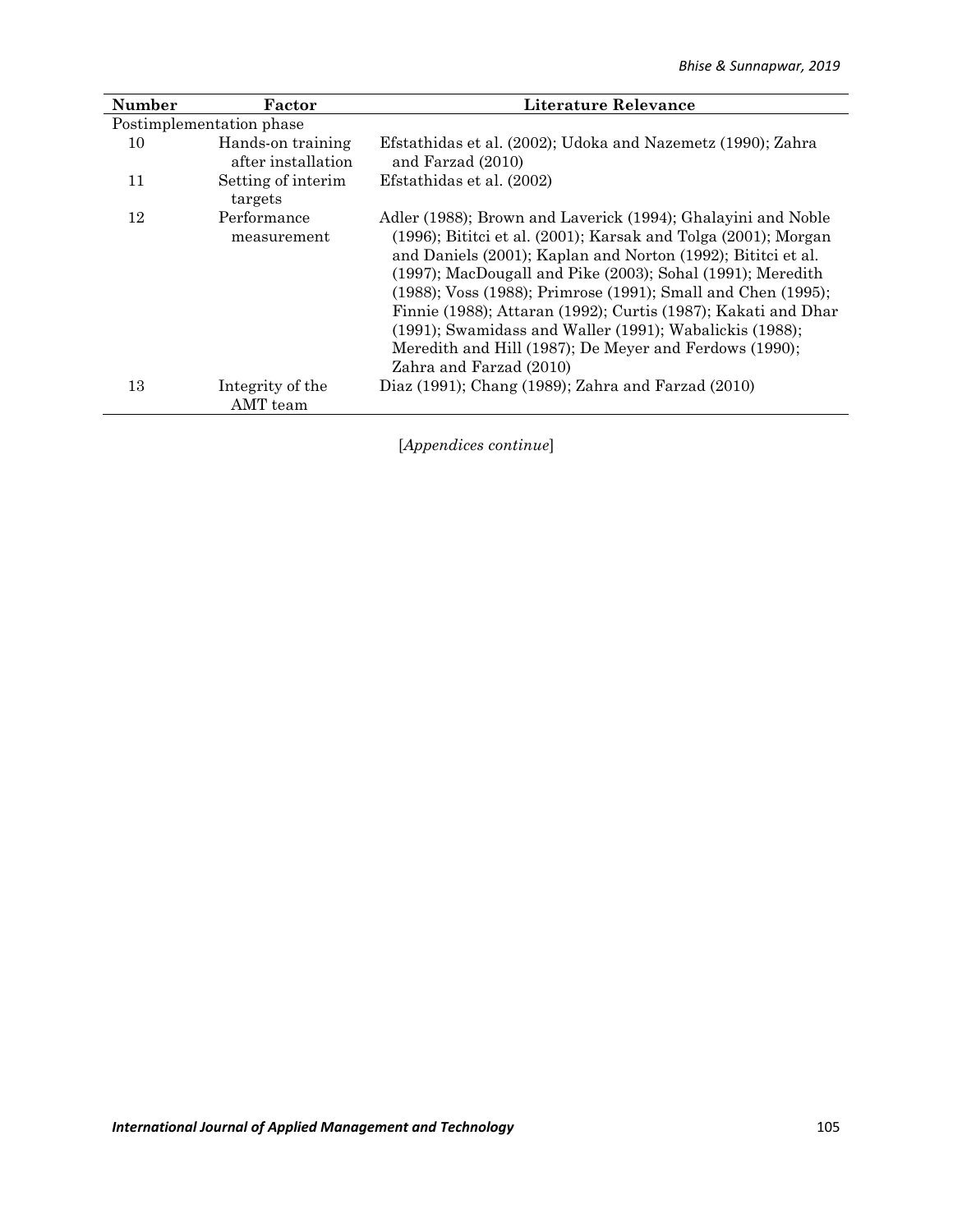## **Appendix B**

### **52 Constituent Factors**

| <b>Constituent Factor</b>                               | <b>Literature Relevance</b>                                                                                                                                                                                                                                                                                                                                                                                                |
|---------------------------------------------------------|----------------------------------------------------------------------------------------------------------------------------------------------------------------------------------------------------------------------------------------------------------------------------------------------------------------------------------------------------------------------------------------------------------------------------|
| Recognition of need                                     | Small and Yasin (1997); Fry and Smith (1989)                                                                                                                                                                                                                                                                                                                                                                               |
| Establishment of<br>organizational goals                | Chen and Small (1994); Falkner and Benhajla (1990); Small and Chen<br>(1995)                                                                                                                                                                                                                                                                                                                                               |
| Linking business and<br>manufacturing strategies        | Anderson et al. (1989); Carlson et al. (1989); Cleland and Bursic (1992);<br>Udoka and Nazemetz (1990); Zahra and Covin (1993)                                                                                                                                                                                                                                                                                             |
| Investment justification                                | Swamidass and Waller (1991); Primrose (1991); Chen and Small (1996);<br>Diaz (2003); Attaran (1992); Curtis (1987); Dornan (1987); Kakati and<br>Dhar (1991); Wabalickis (1988); Amoako-Gyampah and Maffei (1989);<br>Attaran (1989); Meredith (1987a); Roth et al. (1991); Swann and O'Keefe<br>(1990a, 1990b)                                                                                                            |
| Operations strategy                                     | Boyer and MacDermott (1999); Miller and Roth (1994); Ward et al. (1998);<br>Parthasarthy and Sethi (1992); Corbett and Van Wassenhove (1993);<br>Kim and Lee (1993); Swink and Way (1995); Tranfield et al. (1991);<br>Anderson and Cleveland (1989); Cleland and Bursic (1992); Udoka and<br>Nazemetz (1990); Booz Allen and Hamilton (1982), Hayes, Wheelwright,<br>and Clark (1988); McDougall (1986), Cleveland (1986) |
| Market position                                         | Sambasivarao and Deshmukh (1995); Blois (1986); Gupta (1988); Haskins<br>and Petitt (1988)                                                                                                                                                                                                                                                                                                                                 |
| Technology position                                     | Sambasivarao and Deshmukh (1995); Efstathidas et al. (2002); Roth and<br>Miller (1992); Miller and Roth (1994); Schroeder (1999); Dangayach and<br>Deshmukh (2005)                                                                                                                                                                                                                                                         |
| Long term automation<br>strategy                        | Swamidass and Waller (1991); Blois (1986); Hershfield (1992); Dornan<br>$(1987)$ ; Small and Yasin $(1997)$ ; Hottinstein et al. $(1997)$                                                                                                                                                                                                                                                                                  |
| Government policies                                     | Sambasivarao and Deshmukh (1995)                                                                                                                                                                                                                                                                                                                                                                                           |
| Planning for human<br>resource development              | Efstathidas et al. (2002); Meredith (1981); Lewis (1998); Mcdermott<br>(1999); Parthasarthy (1992); Zoha and Co (1997); Zammuto (1992),<br>Dangayach and Deshmukh (2005)                                                                                                                                                                                                                                                   |
| Presence of formal<br>manufacturing strategy            | Mize (1987)                                                                                                                                                                                                                                                                                                                                                                                                                |
| Availability<br>Flexibility                             | Sambasivarao and Deshmukh (1995), Sohal (1996)<br>Sohal (1996); Sambasivarao and Deshmukh (1995); Adler (1988); Dean<br>and Snell (1991, 1996); Gerwin (1993); Parthasarthy and Sethi (1993);<br>Swamidass and Kotha (1998); Kotha and Swamidass (2000), Rosnah et<br>al. (2005)                                                                                                                                           |
| Hardware and software                                   | Sambasivarao and Deshmukh (1995)                                                                                                                                                                                                                                                                                                                                                                                           |
| Productivity<br>Reliability<br>Capability matching with | Sohal (1996); Sambasivarao and Deshmukh (1995)<br>Sambasivarao and Deshmukh (1995)<br>Tetzlaff (1990); Udoka and Nazemetz (1990); Primrose (1991);                                                                                                                                                                                                                                                                         |
| the operations strategy of                              | Sambasivarao and Deshmukh (1995); Kim and Lee (1993); Ramasesh                                                                                                                                                                                                                                                                                                                                                             |

*International Journal of Applied Management and Technology* 106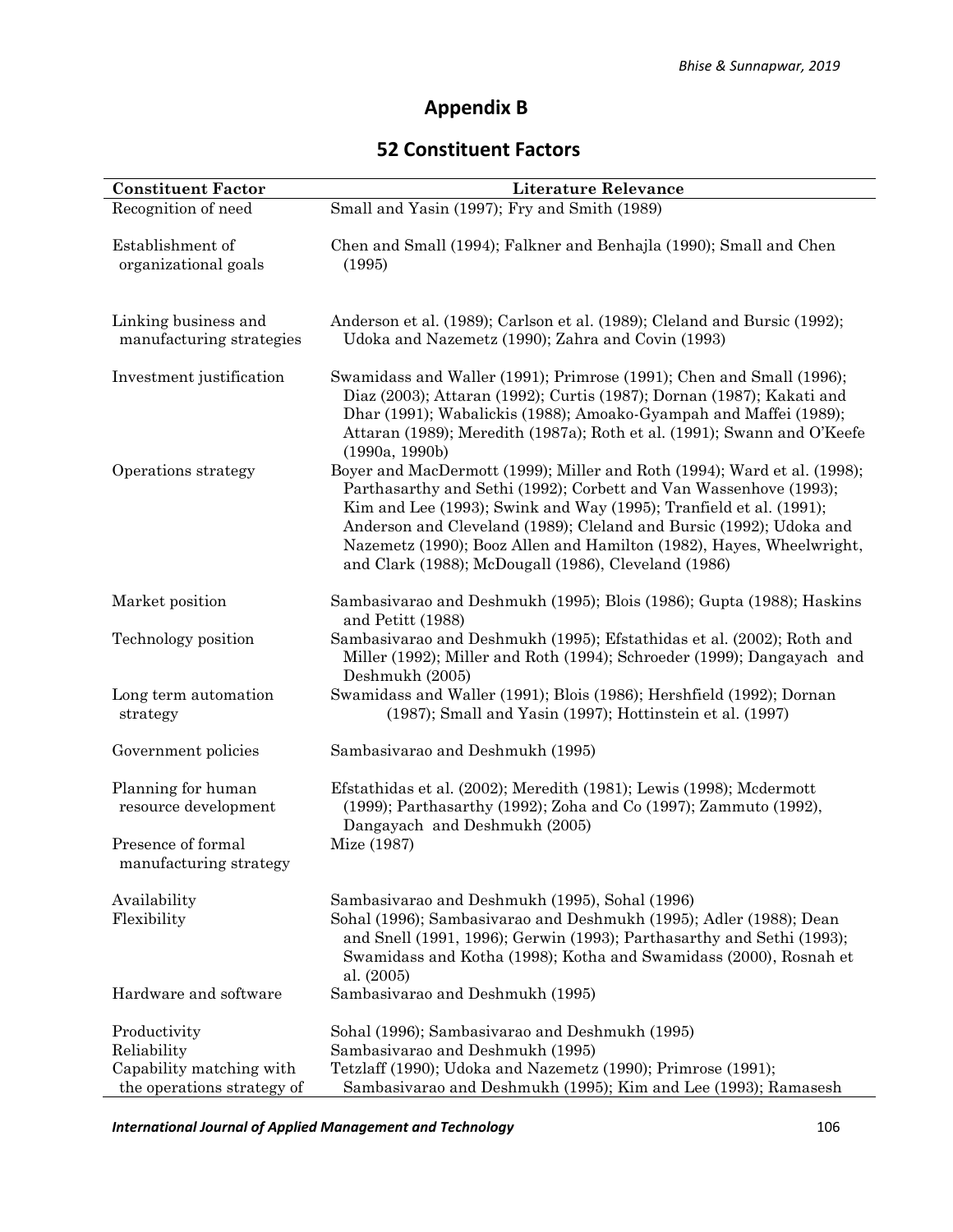| <b>Constituent Factor</b>                                                                     | <b>Literature Relevance</b>                                                                                                                                                                                                                      |
|-----------------------------------------------------------------------------------------------|--------------------------------------------------------------------------------------------------------------------------------------------------------------------------------------------------------------------------------------------------|
| the firm                                                                                      | and Jayakumar (1993); Boyer, 1998; Cagliano and Spina (2000);<br>Goldhar et al. (1991); Sohal (1996); Rosnah et al. (2005)                                                                                                                       |
| Compatibility with existing<br>systems                                                        | Beatty and Gordon (1990); Stecke (1985); Tetzlaff (1990); McDonough and<br>Barczak (1992)                                                                                                                                                        |
| Programmed<br>implementation                                                                  | Mize (1987)                                                                                                                                                                                                                                      |
| Need to reorganize                                                                            | Mize (1987); Tanakana (1991); Ferraro (1988); Co and Flowers (1990);<br>Beatty and Gordon (1988)                                                                                                                                                 |
| Need to revise policies and<br>procedures                                                     | Mize (1987); Tanakana (1991); Ferraro (1988); Co and Flowers (1990);<br>Beatty and Gordon (1988)                                                                                                                                                 |
| Need for proper scheduling<br>of implementation process                                       | Mize (1987); Tanakana (1991); Ferraro (1988); Co and Flowers (1990);<br>Beatty and Gordon (1988)                                                                                                                                                 |
| Need for external<br>consultants                                                              | Mize (1987); Tanakana (1991); Ferraro (1988); Co and Flowers (1990);<br>Beatty and Gordon (1988)                                                                                                                                                 |
| Top management explicitly<br>demonstrating support<br>Top management willing to<br>Take risks | Efstathidas et al. (2002); Gupta (1996); Meredith and Hill (1987); Mize<br>(1987); Rosnah et al. (2005)<br>Diaz (2003); Meredith (1987a)                                                                                                         |
| Top management providing<br>adequate financial support                                        | Efstathidas et al. (2002); Gupta (96); Meredith (1987a); Mize (1987);<br>Rosnah et al. (2005)                                                                                                                                                    |
| Multiskilled employees                                                                        | Bessant (1991); Farley et al. (1987); Tchijov (1989); Womack et al. (1991);<br>Attaran, 1992; Ettlie (1990); Rosnah et al. (2005); Diaz (2003); Beatty<br>(1993); Hayes and Jaikumar (1991); Voss (1988)                                         |
| Employee involvement and<br>motivation                                                        | Attaran, 1992; Ettlie (1990); Tchijov (1989); Meredith (1987a); Voss<br>(1995); Chang and Lee (1996); Lewis and Boyer (2002); Gunasekaran et<br>al. (2001); Marri et al. (2007)                                                                  |
| Employee training                                                                             | Attaran (1992); Billesbach (1991); Meredith (1987a, 1988); Ranta and<br>Tchijov (1990); Taheri (1990); Tchijov (1989); Sohal (1994); Gerwin<br>(1988); Weill (1991); Adler (1986); Martin (1990), Dangayach (2005);<br>Rosnah et al. (2005)      |
| Employee relations                                                                            | Ferdows et al. (1986); Young and Murray (1986); Ghosh and Wabalickis<br>(1991); Sambasivarao and Deshmukh (1994); Collins and Hage (1988);<br>Diaz (2003), Gunasekaran et al. (2001); Marri et al. (2007)                                        |
| Emphasizing team work                                                                         | Beatty (1990); Beatty and Gordon (1990); Bessant and Haywood (1988);<br>Boer et al. (1990); Nemetz and Fry (1988); Vesey (1990); Diaz (2003);<br>Dean and Snell (1991); Boyer et al. (1997); Swamidass and Kotha (1998);<br>Rosnah et al. (2005) |
| Communicating the likely<br>impact of AMT to all<br>employees                                 | Attaran (1992); Ettlie (1990); Tchijov (1989)                                                                                                                                                                                                    |
| Selecting appropriate<br>vendors                                                              | Somers and Gupta (1991); Attaran (1989a, 1989b), Soh and Roberts (2005)                                                                                                                                                                          |
| Maintaining close<br>relationship with vendors                                                | Somers and Gupta (1991); Attaran (1989a, 1989b)                                                                                                                                                                                                  |
| Clear and long term amt                                                                       | Hottenstein et al. (1997); Small and Yasin (1997); Udoka and Nazemetz                                                                                                                                                                            |

*International Journal of Applied Management and Technology* 107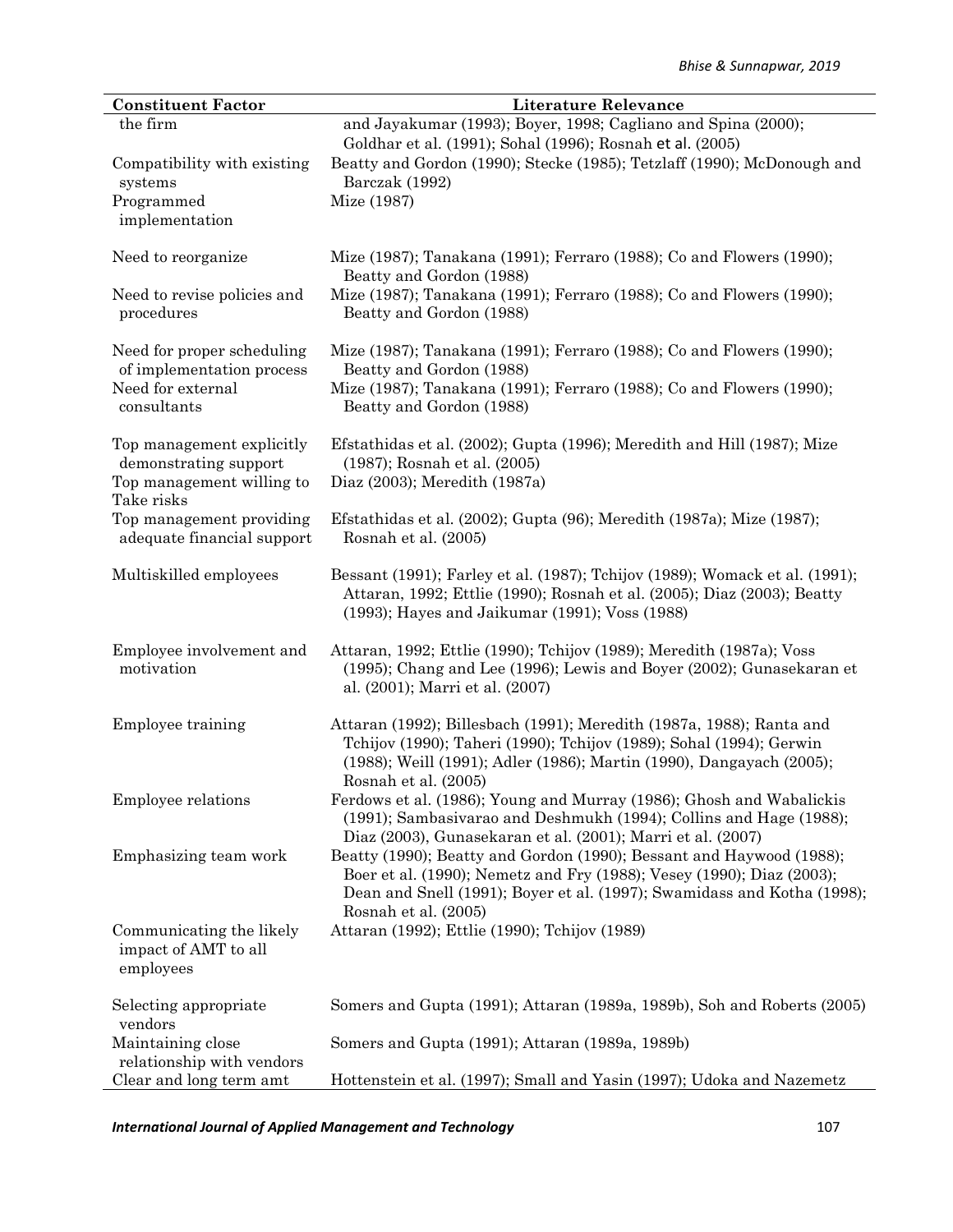| <b>Constituent Factor</b>                                    | <b>Literature Relevance</b>                                                                                                                                                                                                                                                                    |
|--------------------------------------------------------------|------------------------------------------------------------------------------------------------------------------------------------------------------------------------------------------------------------------------------------------------------------------------------------------------|
| objectives                                                   | (1990)                                                                                                                                                                                                                                                                                         |
| Champion                                                     | Chen and Small (1996); Hottenstein et al. (1997); Zhoa and Co (1997);<br>Beatty (1990); Boer et al. (1990); Meredith (1988); Rubenowitz et al.<br>(1990); Udoka and Nazemetz (1990)                                                                                                            |
| Multidisciplinary planning<br>teams                          | Beatty (1990); Doll and Vonderembse (1987); Dornan (1987); Hershfield<br>(1992); Collins (1998); Rosnah et al. (2005); Small and Chen (1997); Voss<br>(1988); Singh et al. (2007)                                                                                                              |
| Multidisciplinary<br>installation teams                      | Hershfield (1992); Beatty (1990); Boer et al. (1990); Meredith (1988);<br>Rubenowitz et al. (1990); Hayes and Jaikumar (1991); Goldhar and<br>Jelinek (1985); Collins et al. (1988); Gerwin (1988); Souder and<br>Padmanabhan (1989); Hitt et al. (1993); Ettlie & Reza (1992); Kahn<br>(1996) |
| Special training for<br>implementation team                  | Cleland et al. (1995); Udoka and Nazemetz (1990); Hottenstein et al.<br>(1997); Sohal (1994); Lewis (2002)                                                                                                                                                                                     |
| Pilot projects                                               | Zhoa and Co (1997); Udoka and Nazemetz (1990); Lewis (2002)                                                                                                                                                                                                                                    |
| Cost, quality, flexibility,<br>and time-based<br>competition | Adler (1988); Sohal (1991); Small and Chen (1995); Rosnah et al. (2005)                                                                                                                                                                                                                        |
| Technical success and<br>business success                    | Udo et al. (1995)                                                                                                                                                                                                                                                                              |
| Internal and external<br>performance measures                | Small and Yasin (1997)                                                                                                                                                                                                                                                                         |
| Tangible and intangible<br>factors                           | Udo et al. (1995); Sohal et al. (1999); Meredith (1988); Voss (1988);<br>Primrose (1991); Small and Chen (1995)                                                                                                                                                                                |
| Operational and<br>organizational<br>performance             | Ramamurthy (1995); Monge et al. (2006)                                                                                                                                                                                                                                                         |

[*Appendices continue*]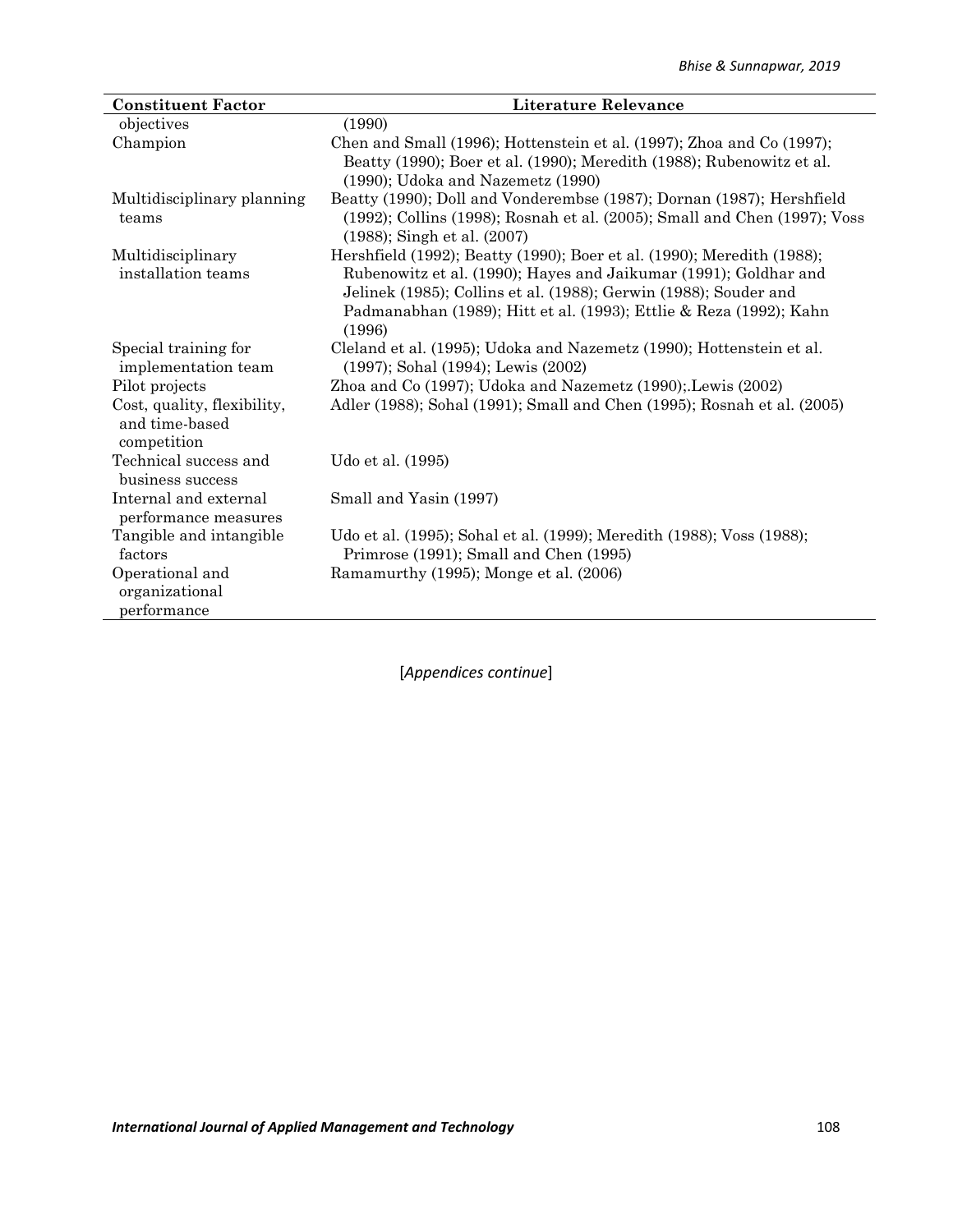## **Appendix C**

## **Working Definitions of the Constituent Factors**

| Factor                                                          | Definition                                                                                                      |
|-----------------------------------------------------------------|-----------------------------------------------------------------------------------------------------------------|
| Availability                                                    | The technology in question is readily available or not? The                                                     |
|                                                                 | Necessary support from the vendor is available or not?                                                          |
| Capability matching with the<br>operations strategy of the firm | Whether the system meets the operational requirements of<br>the plant?                                          |
| Champion                                                        | Appointment of a technology champion (team leader) for                                                          |
|                                                                 | successful implementation of the technology                                                                     |
|                                                                 | Setting up of well-defined management objectives about                                                          |
| Clear and long-term AMT<br>objectives                           | what is expected from the technology                                                                            |
| Compatibility with existing                                     | Whether the system integrates well with the existing                                                            |
| systems                                                         | equipment and also with future systems                                                                          |
|                                                                 | Top management explicitly demonstrating support,                                                                |
| Continuing management and<br>manufacturing support              | continuing support from all other departments                                                                   |
| Emphasizing team work                                           | The focus should be on team-work                                                                                |
|                                                                 |                                                                                                                 |
| Employee involvement and<br>motivation                          | This is an indicator of active participation and cooperation of                                                 |
|                                                                 | employees in AMT projects                                                                                       |
| Employee relations                                              | Emphasis placed by the company on employees job                                                                 |
|                                                                 | satisfaction and safe working conditions                                                                        |
| Employee training                                               | Awareness of employees about new technology through                                                             |
|                                                                 | various training programs                                                                                       |
| Establish organizational goals                                  | Need to establish organizational goals and performance<br>measures during the strategy formulation and planning |
|                                                                 | phase                                                                                                           |
| Flexibility                                                     | Whether the system is flexible enough to accommodate the                                                        |
|                                                                 | design and manufacturing changes rapidly or not?                                                                |
| Government policies                                             | Government policies play an important role in adopting and<br>implementing AMT                                  |
| Hands-on training after                                         | Training to the all concerned after installation of the                                                         |
| installation                                                    | technology                                                                                                      |
| Hardware and Software                                           | This is the cost of necessary hardware, plant, equipment,<br>installations and software development as well as  |
|                                                                 | installation costs                                                                                              |
| Human resource management                                       | Human resource management may facilitate or hinder a                                                            |
|                                                                 | plant's ability to capitalize on the advantages of AMT                                                          |
| Integrity of the AMT team                                       | The team should not be disband till the successful                                                              |
|                                                                 | completion of the project                                                                                       |
| Investment justification                                        | Investment justification should include consideration of the                                                    |
|                                                                 | operational costs, strategic and operational benefits of                                                        |
|                                                                 | these systems                                                                                                   |
| Linking business and                                            | Need to link manufacturing strategy of the plant to business                                                    |
| manufacturing strategies                                        | strategy                                                                                                        |
| Long term automation strategy                                   | Automation strategy of a plant should be derived by<br>competitive priorities                                   |
| Market position                                                 | Indicator of the competitive advantage, the price sensitivity,                                                  |
|                                                                 | the customer demand and the product mix                                                                         |
| Monitoring                                                      | Continuous monitoring of the system for whether targets are                                                     |
|                                                                 | achieved or not? Corrective actions if not                                                                      |
| Multidisciplinary installation                                  | Indicator of installation team members from different                                                           |
| teams                                                           | functional areas and departments                                                                                |

*International Journal of Applied Management and Technology* 109 109